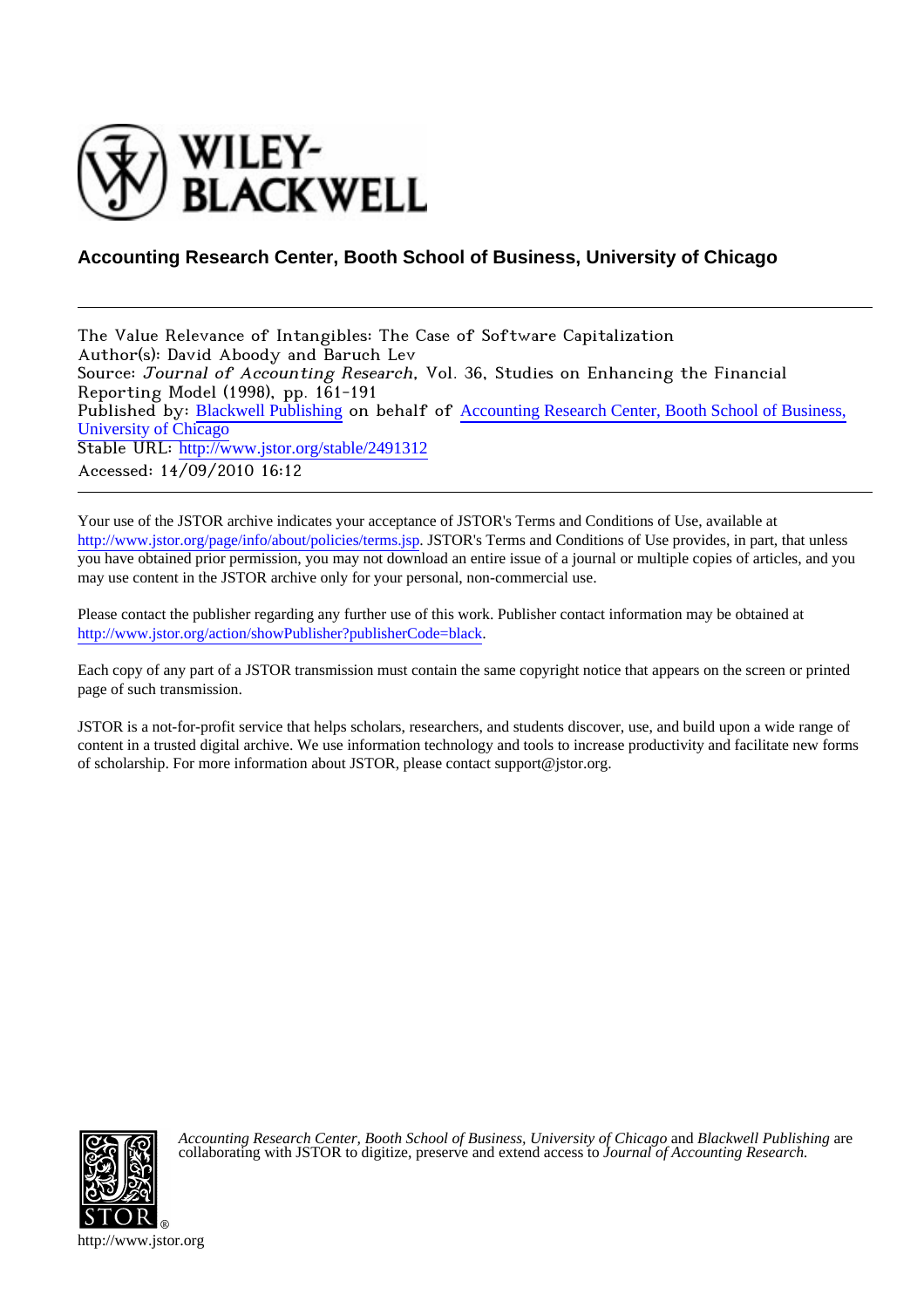# **The Value Relevance of Intangibles: The Case of Software Capitalization**

DAVID ABOODY\* AND BARUCH LEV<sup>+</sup>

### **1. Introduction**

**We examine the relevance to investors of information on the capitalization of software development costs, in accordance with the Financial Accounting Standards Board's Statement No. 86 (SFAS No. 86).1 Software capitalization, the only exception in the United States to the full ex**pensing rule of *R&D* (*SFAS No. 2*), pertains to the development com**ponent of R&D. It therefore provides a laboratory experiment for an accounting treatment of intangibles that differs from the nearly universal full expensing of intangible assets.2 Our examination of the ten-year record of SFAS No. 86 is also motivated by the 1996 petition from the Software Publishers Association (SPA) to abolish the standard. The FASB has indicated (in an "Action Alert," dated August 28, 1996) that it will consider the petition.** 

**The major claim put forward by the SPA is that, given industry changes since 1986, capitalization of software development costs does not benefit investors:** 

**161** 

**<sup>\*</sup>University of California, Los Angeles; tNew York University. We acknowledge the helpful comments of Brad Barber, Daniel Bens, Garry Biddle, Robert Herz, Bertrand Horwitz, Robert Holthausen, James Leisenring, Ed Maydew, Krishna Palepu, Michael Williams, and Paul Zarowin.** 

**<sup>1</sup> The essence of this statement is presented in Appendix A.** 

**<sup>2</sup>Software capitalization starts upon the establishment of technological feasibility of the product under development. The preceding research costs are fully expensed; see Appendix A.**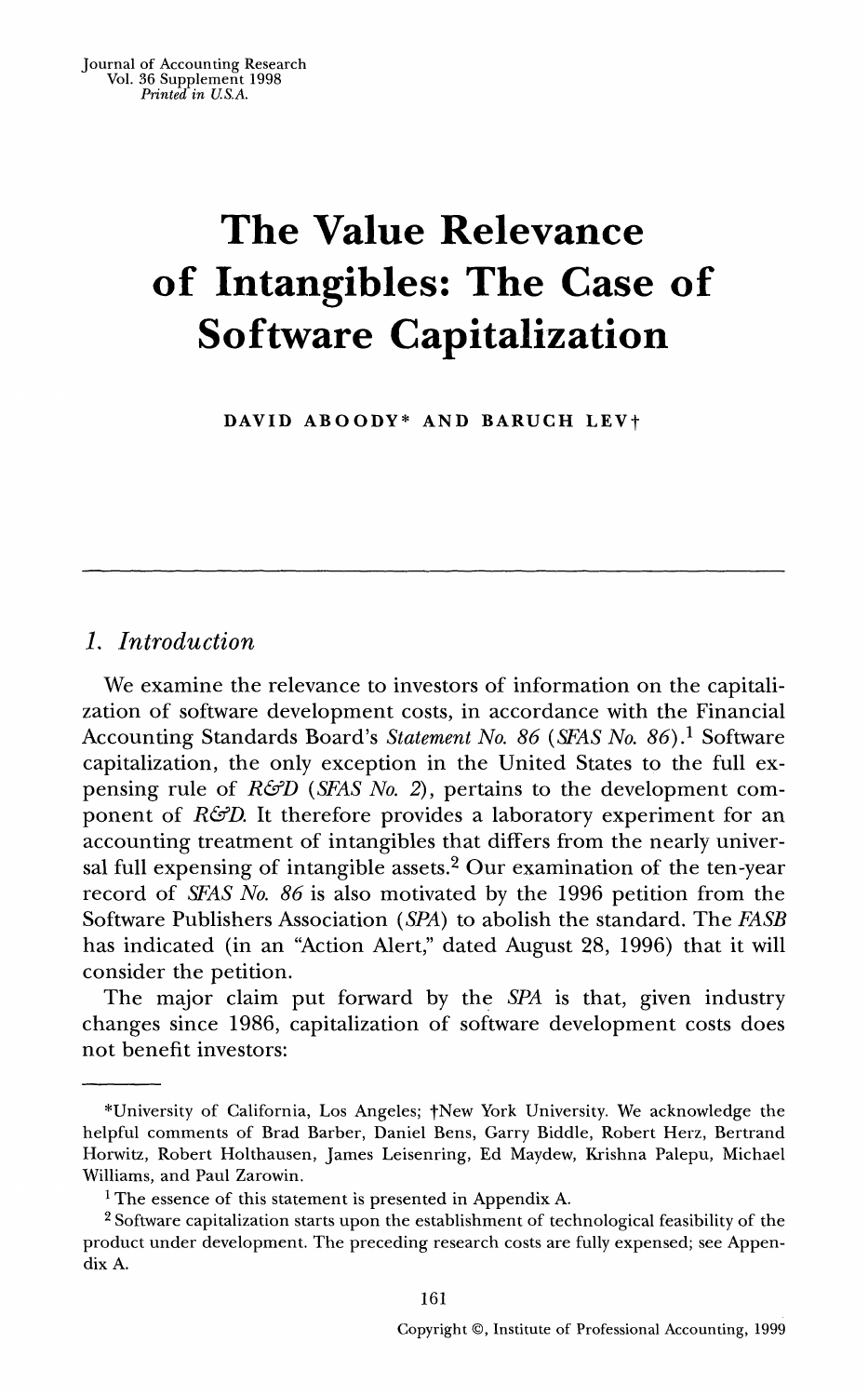**The rationale underlying the capitalization of software development costs is to recognize the existence of an asset of the corporation. However, an asset should be recognized ... only if ultimate realization of the asset is reasonably assured.... Due to factors such as the ever-increasing volatility in the software marketplace, the compression of product cycles, the heightened level of competition and the divergence of technology platforms, realization of software assets has become increasingly uncertain even at the point of technological feasibility.... We do not believe that software development costs are a useful predictive factor of future product sales.3** 

**To bolster their claim, the Software Publishers Association invokes investors' attitudes toward "soft assets":** 

**The members of the SPA CFO Committee ... have indicated the substantial majority of their investors, underwriters, and financial analysts believe financial reporting by software companies is improved when all software development costs are charged to expense as incurred. These users of financial statements do not believe the recording of a "soft" asset for the software being developed is particularly relevant and does not aid the user of financial statements. The users of financial statements . . . have a high degree of skepticism when it comes to soft assets resulting from the capitalization of software development costs. (SPA Letter, March 14, 1996, p. 5.)** 

**Thus, the Software Publishers Association concludes: "Financial reporting and financial statements would be more reliable and consistent if all software development costs were required to be charged to expense."** 

**We examine the relevance to investors of public information on software capitalization by analyzing both associations of financial data with capital market observables and earnings forecast accuracy. We also provide evidence on potential motives underlying the software industry's petition to abolish SFAS No. 86 and the apparent endorsement of this petition by some financial analysts. This petition raises intriguing interest-group questions, since software capitalization was strongly supported in 1985 by the then trade group of software companies-ADAPSO (the Association of Data Processing Service Organizations).4 The shift in attitudes toward capitalization is particularly puzzling given the flexibility of SFAS No. 86, which largely enables those who wish to capitalize to do so and others to immediately expense software developments costs. Analysts' objection to capitalization is equally intriguing, since software capitalization can be easily undone by subtracting the periodic capitalization figure from reported earnings and the capitalized software asset from total assets and equity. At best, capitalization is informative about the success of software development programs and at worst the information can be ignored.** 

**For a sample of 163 firms during the period 1987-95, we find that annually capitalized development costs are positively associated with stock** 

**<sup>3</sup> This is part (p. 4) of a letter, dated March 14, 1996, written by Ken Wasch, president of the Software Publishers Association (1730 M Street, Washington, D.C. 20036) to the FASB. Henceforth it is cited simply as "SPA Letter." A copy of this letter is in the possession of Baruch Lev; it can also be obtained from the FASB or the SPA.** 

**<sup>4</sup>For ADAPSO's position on software capitalization, as well as the heated debate on the merits of the 1985 software capitalization exposure draft (e.g., over 200 comment letters sent to the FASB), see FASB Public Record [1985].**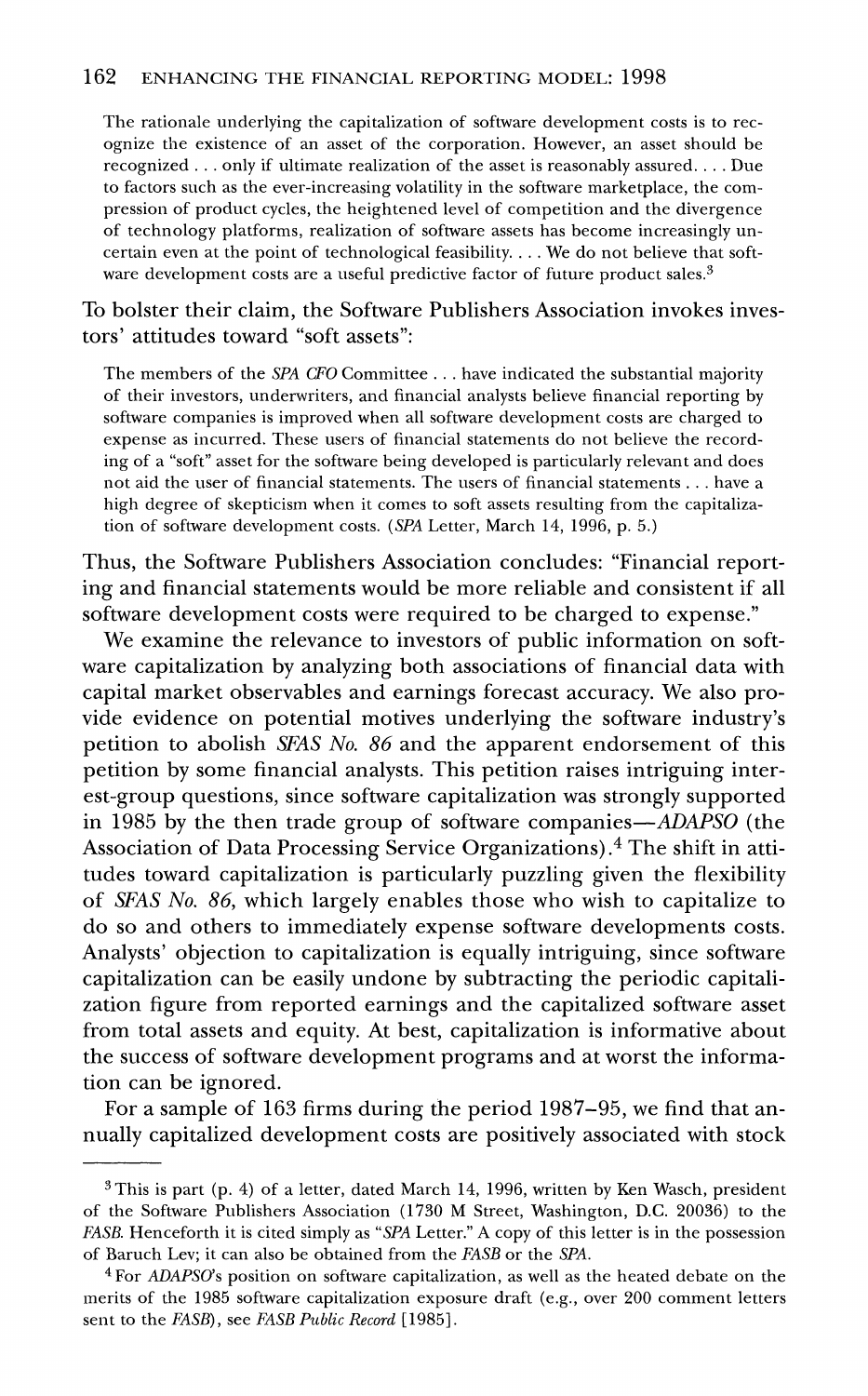**returns and the cumulative software asset reported on the balance sheet is associated with stock prices. Furthermore, software capitalization data are associated with subsequent reported earnings, indicating another dimension of relevance to investors. We find no support for the view that the judgment involved in software capitalization decreases the quality of reported earnings. Finally, we document a significant association between development costs which were fully expensed by firms not following SFAS No. 86 and subsequent stock returns, consistent with a delayed investor reaction to product development of these companies.** 

**In probing the reasons for the software producers' change in attitude toward the capitalization of software development costs, we document a significant mid-1990s shift in the impact of software capitalization on reported earnings and return on equity of software companies. Whereas in the early period of SFAS No. 86 application (mid- to late-1980s) software capitalization increased reported earnings more than the decrease in earnings by the amortization of the software asset (since that asset was still small), during the early 1990s the gap between the earnings impacts of capitalization and amortization narrowed, and in 1995 the capitalization and amortization positive and negative effects were roughly offsetting. This impact on reported performance may have been among the reasons underlying the SPA's petition to abolish SFAS No. 86 Analysts' objection to capitalization may be related to the random element introduced by capitalization to reported earnings which, in turn, complicates the forecasting task. Indeed, we find that analysts' earnings forecast errors are positively associated with the intensity of software capitalization.** 

**Our evaluation of the ten-year record of software capitalization in the United States is timely given the current interest in accounting for intangibles. For example, the FASB has recently established a Task Force on Business Combinations to examine, among other things, the accounting treatment of acquired intangibles, some of which (R&D-in-process) are immediately expensed by acquirers (Deng and Lev [1998] ).5 Also, the Accounting Standards Executive Committee of the AICPA (AcSEC) released in March 1998 a Statement of Position on accounting for software for internal use (SEAS No. 86, the focus of this study, deals with software intended for sale), calling for the capitalization of certain development costs in a similar manner to SFAS No. 86 Abroad, the International Accounting Standards Committee (IASC) is about to issue Standard No. 38 on intangibles, which calls for the capitalization of internally developed intangibles with identifiable benefits (IASC [1998]). While SFAS No. 86 deals only with the capitalization of postfeasibility development costs, an assessment of the record of SFAS No. 86 should benefit the reexamination of accounting for intangibles.** 

**<sup>5</sup> This accounting practice has received wide media attention; see recent articles in the Wall Street Journal [December 2, 1996 and May 7, 1997] and Briloff 's articles in Barron's [December 23, 1996], Institutional Investor [March 1997], and the New York Times [July 5, 1998].**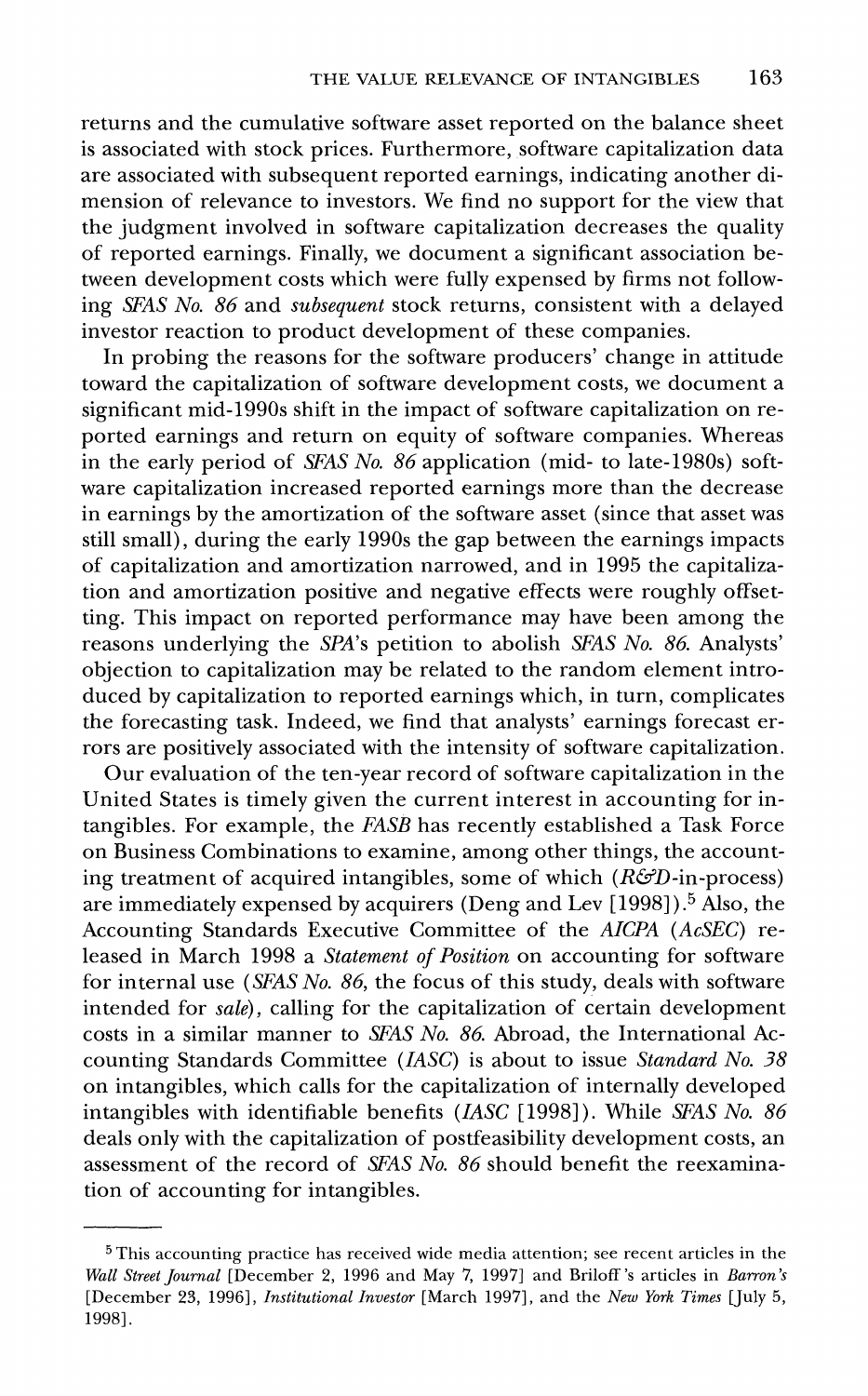### **2. Sample Selection and Summary Statistics**

**The initial sample for this study was the 463 firms on the 1995 Compustat Industrial and Research Files classified as computer programming and prepackaged software (SIC codes 7370-7372). We excluded 130 firms with fewer than three years of existence as public companies during 1987-95, to accommodate certain tests which require limited time-series data (e.g., for computing two-year lagged changes in earnings). Eighty of the 130 firms deleted had an initial public offering in 1994 or 1995, while the remaining 50 were acquired or ceased to operate as public companies after fewer than three years.6 We also excluded 64 firms that were not engaged in developing software products and 56 firms (primarily non-U.S. registrants) with no price or return data on the 1995 CRSP database. Finally, we deleted 30 firms for which no or only one financial statement could be located on Laser Disclosure or LexislNexis (from which we obtained information missing from Compustat), as well as 20 firms which reported only purchased software, or for which information pertaining to internally developed software could not be separately identified. The final sample consists of 163 software companies.** 

We used both the *Current and Research Compustat Tapes* to avoid sur**vivorship bias. For example, a firm that was publicly traded during 1987-90 but failed in 1991 will be included in the sample. A minor survivorship bias, however, may have been introduced by excluding firms with less than three years of data, which eliminates from the sample recent (1994 and 1995) IPOs.** 

**Because Compustat generally aggregates the capitalized software asset with other assets and includes the related amortization with cost of sales, we obtained the financial statements of the sample companies from Laser Disclosure and LexislNexis databases. We collected the following data: net capitalized software asset, the annual software development expense, the annual capitalized software amount, the annual amortization of the software asset, and the occasional write-offs of capitalized software.7** 

**Table 1 provides summary statistics for the sample companies.8 The sales and total assets figures indicate that over the examined period** 

**<sup>6</sup> Following is our analysis of the 50 deleted companies. The financial data of 9 companies were not available on Laser Disclosure. Eight companies did not engage in software production. Of the 33 remaining firms, 23 capitalized software development costs and 10 fully expensed such costs, a ratio of capitalizers-to-expensers similar to that of our sample. The 33 deleted firms were public an average (median) of 18.1 (18.0) months. Twenty companies were purchased (18 in pooling transactions and 2 in purchase transactions) and 13 companies went bankrupt. In section 5.1 we comment on the effects of including the deleted companies on our regression results.** 

**<sup>7</sup>We identified 58 software asset write-offs by our sample companies. Given this small number, we did not examine the write-offs separately.** 

**<sup>8</sup> There are 163 companies in our sample. However, since we require a minimum of three years of data, there are fewer than 163 firms in each sample year (see the N column in table 1).**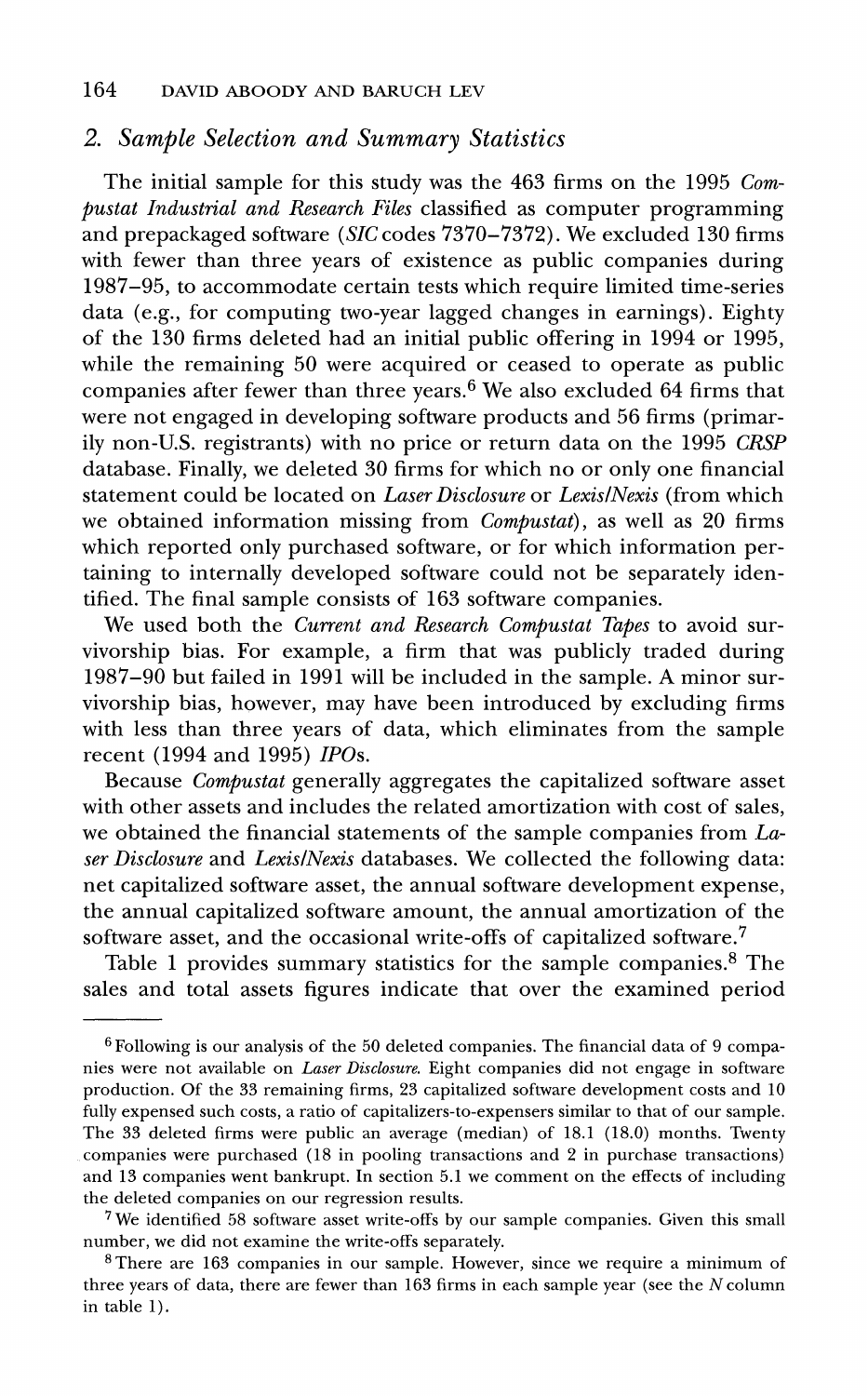| $\overline{\phantom{0}}$ | $\overline{\phantom{a}}$ |
|--------------------------|--------------------------|
| 닠                        |                          |
| ⊣                        |                          |
| m                        |                          |
| ⋖                        | $\cdot$                  |
| Ë                        |                          |
|                          |                          |

|                                                                                    |                |                          | Mean   | 0.35  | $^{51}$       | 0.31   | 0.30                 | 0.32              | 0.30   | 0.25    | 0.20            | 0.17    |                                                                                                                                                |
|------------------------------------------------------------------------------------|----------------|--------------------------|--------|-------|---------------|--------|----------------------|-------------------|--------|---------|-----------------|---------|------------------------------------------------------------------------------------------------------------------------------------------------|
|                                                                                    | Capitalization | Intensity <sup>3</sup>   | Median | 0.29  | 0.26          | 0.25   | 0.21                 | 0.25              | 0.26   | 0.17    | 0.12            | 0.08    |                                                                                                                                                |
|                                                                                    |                |                          | Mean   | 0.15  | 0.21          | 0.15   | 0.15                 | 0.13              | 0.20   | 0.19    | 0.19            | 0.08    |                                                                                                                                                |
|                                                                                    | Long-Term      | Debt/Equity <sup>2</sup> | Median | 0.04  | 0.04          | 0.03   | 0.01                 | $\overline{0}$ .0 | 0.01   | 0.01    | $\frac{8}{2}$   | 0.00    |                                                                                                                                                |
|                                                                                    |                |                          | Mean   | 3.69  | 4.83          | 4.47   | 4.30                 | 5.44              | 5.67   | 5.06    | 5.86            | 6.83    |                                                                                                                                                |
| Means and Medians of Various Attributes of the 163 Sample Companies during 1987–95 |                | Market/Book              | Median | 2.31  | 2.63          | 2.89   | 2.86                 | 3.77              | 4.34   | 3.88    | 3.96            | 4.64    | Annual capitalized software development costs divided by total development costs (i.e., the development expense plus the capitalized portion). |
| Sample Summary Statistics                                                          |                |                          | Mean   | 0.13  | 0.09          | 0.07   | 0.08                 | $-0.07$           | 0.01   | $-0.15$ | 0.08            | $-0.03$ |                                                                                                                                                |
|                                                                                    |                | ROE <sup>1</sup>         | Median | 0.20  | $\frac{1}{2}$ | 717    | 717                  | 0.13              | 0.13   | 0.08    | 0.15            | E.O     |                                                                                                                                                |
|                                                                                    |                |                          | Mean   | 69.61 | 82.32         | 98.36  | 17.03                | 126.40            | 147.99 | 155.49  | 207.65          | 283.66  |                                                                                                                                                |
|                                                                                    | Total Assets   | $(\frac{4}{3}$ million)  | Median | 32.58 | 33.94         | 36.28  | 37.72                | 40.58             | 44.10  | 43.92   | 49.63           | 56.39   |                                                                                                                                                |
|                                                                                    |                | million                  | Mean   | 70.41 | 86.30         | 102,98 | 123.28               | 129.29            | 151.37 | 155.64  | 204.97          | 265.23  | Reported net income over beginning-of-year equity.<br>ly are measured at book values.                                                          |
|                                                                                    | Sales          |                          | Median | 24.96 | 35.9E         | 33.83  | 39.36                | 41.53             | 45.53  | 40.02   | 51.35           | 50.94   | <sup>2</sup> Both debt and equit                                                                                                               |
|                                                                                    |                |                          |        |       |               |        |                      |                   |        | 129     | $\overline{30}$ |         |                                                                                                                                                |
|                                                                                    |                |                          | Year N | 1987  | 1988          |        | 1989<br>1990<br>1991 |                   | 1992   | 1993    | 1994            | 1995    |                                                                                                                                                |

**Sample Summary Statistics**   $\mathbf{u}$  $\mathbf{v}$ **Attributes Sample Companies during 1987-95** 

165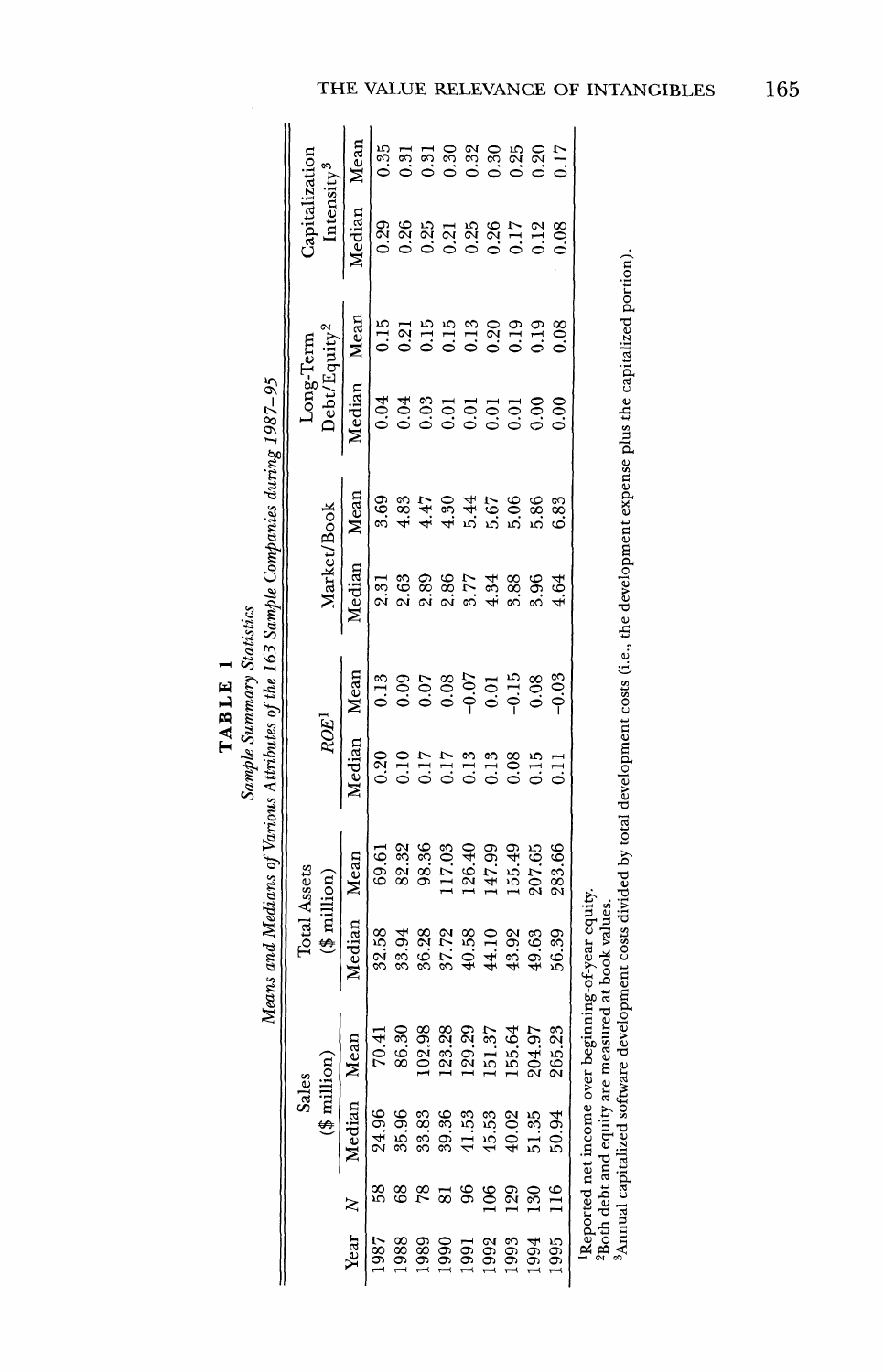**(1987-95) software companies, on average, quadrupled in size (doubling at the median). For both sales and total assets, the means are substantially larger than the medians, indicating that the sample includes a small number of very large companies. The increasing sample size (N) indicates that the software industry has not yet gone through a "shakeout period," typical of maturing industries, where the number of firms grows quickly during an initial stage, which is followed by a fast decline (shakeout) and stabilization of the number of competitors.9** 

**The return on equity (ROE) figures in table 1 indicate that the median sample ROE ranged between 10% and 20% during 1987-92, decreasing to 8-15% in 1993-95 (the mean ROE fluctuates widely because of a few outliers).10 The reduced ROE figures in recent years, reflecting intensified competition and continued entry, are yet another indication that the software industry has not reached maturity. The steadily increasing market-to-book ratio, at both the mean and the median, indicates that investors' growth expectations of the software industry keep rising. The median debt-to-equity ratios are very small, yet at the mean, a software company has roughly a 5:1 capitalization ratio, at book values.** 

**Capitalization intensity (the annually capitalized portion of software development costs divided by total development costs, expensed as well as capitalized) is among the key variables we examine. Both the mean and median values are stable at 25-30% through 1992 and decline thereafter. This apparent sharp decline of capitalization intensity is driven mainly by recent entrants to the industry, who tend to capitalize less than older companies. For example, in 1987, sample firms that were publicly traded for two years or less had a mean (median) capitalization intensity of 30% (27%), whereas in 1995, similarly young firms had a mean (median) capitalization intensity of 7.9% (0%).11 In contrast, mature sample firms that were public for at least eight years had a stable mean capitalization ratio of 23% throughout the 1987-95 period, while their median capitalization intensity decreased from 18% to 15%.** 

**Young companies may have low capitalization intensities because most of their software development efforts have not yet reached the technological feasibility stage required for capitalization (see Appendix A). Alternatively, analysts' frequent claims that software capitalization "contaminates" financial reports and reduces earnings quality may have a stronger effect on young firms trying to establish reporting credibility** 

**<sup>9</sup> On the industry shakeout phenomenon, see, for example, Gort and Klepper [1982] and Klepper and Graddy [1990].** 

<sup>&</sup>lt;sup>10</sup> The mean *ROE* series is influenced by ten very small firm-year observations (eight **independent firms) with a mean (median) book value of \$1.24 million (\$1.21 million). Removing those ten firm-years from the sample considerably reduces fluctuations in the mean ROE.** 

**<sup>11</sup> Deloitte and Touche [1996, p. 1] also note that firms in the "younger" segments of the industry (e.g., software for education and entertainment) and recent IPOs tend to capitalize less than mature companies.**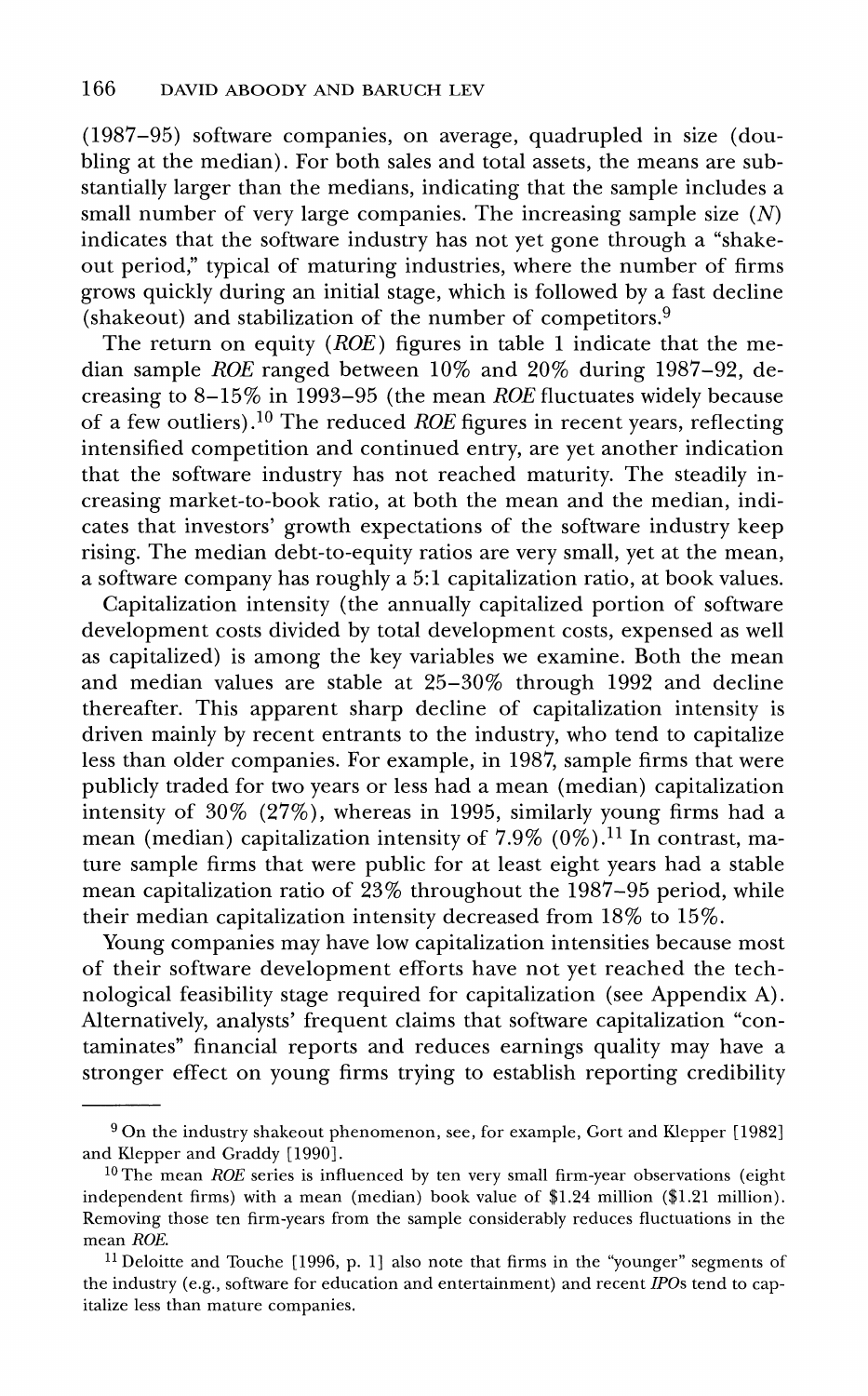**than on mature companies. Analysts' skepticism concerning capitalization may have also induced some profitable mature firms to curtail capitalization. Nevertheless, despite the recent decline in capitalization intensity, many software companies still capitalize a substantial portion of development costs, as evidenced by the fact that the top quartile of the sample firms (ranked by capitalization) had a median capitalization intensity of 48% in 1995,** 

### **3. Distinguishing "Capitalizers"from "Expensers"**

**Since SFAS No. 86 affords considerable implementation flexibility to software companies, it is important to distinguish at the outset between software capitalizers and immediate expensers.12 Doing so sheds light on whether capitalization is practiced by underperforming companies to enhance their reported earnings and provides control variables.** 

**Since SFAS No. 86 conditions capitalization on the technological aspects of software development (e.g., the "product design" or a "working model" must be completed prior to capitalization), economic factors underlying software development may influence the decision to capitalize or expense. For example, immediate expensing may be suitable for products with a short development period, while capitalization fits products developed over several years. Since the specifics of firms' production functions are difficult to identify from public information, we proxy for them by categorizing the sample firms by the type of products developed. We adopt the four software product types (or industry subdivisions) used in the Deloitte and Touche [1996] annual survey: engineering, education and entertainment, business applications, and PC packaged software.13** 

**<sup>12</sup> It is relatively easy for software companies to justify immediate expensing. For example, SFAS No. 86 requires that the expected net realizable value of the project exceed the capitalized value of the software asset. Given the subjectivity in assessing expected net realizable values, it seems that managers who prefer immediate expensing can easily justify this approach.** 

**<sup>13</sup> Following are descriptions of the four product types taken from financial reports: Engineering- "The firm designs, produces, and markets proprietary computer software prod**ucts for use in computer aided engineering." Education and Entertainment-"Develops, **publishes, manufactures, and distributes high-quality educational software products for**  home and school use." Business Applications-"Develops, licenses, and markets system soft**ware products, including monitoring and event management tools, back up and recovery products, and data-base administration tools to improve performance, reliability, and manageability of large scale mainframe systems software, open systems data bases, and various**  other systems." PC Packaged Software-"Designs, develops, and markets systems and appli**cation software which enables users to work with professional creative tools, assemble illustrations, image, and text into fully formatted documents, output documents directly to any kind of printing device, and distribute documents on paper, video, or compact disc, over an e-mail system, corporate network, on-line service, or the internet" (Deloitte & Touche LLP [1996]).**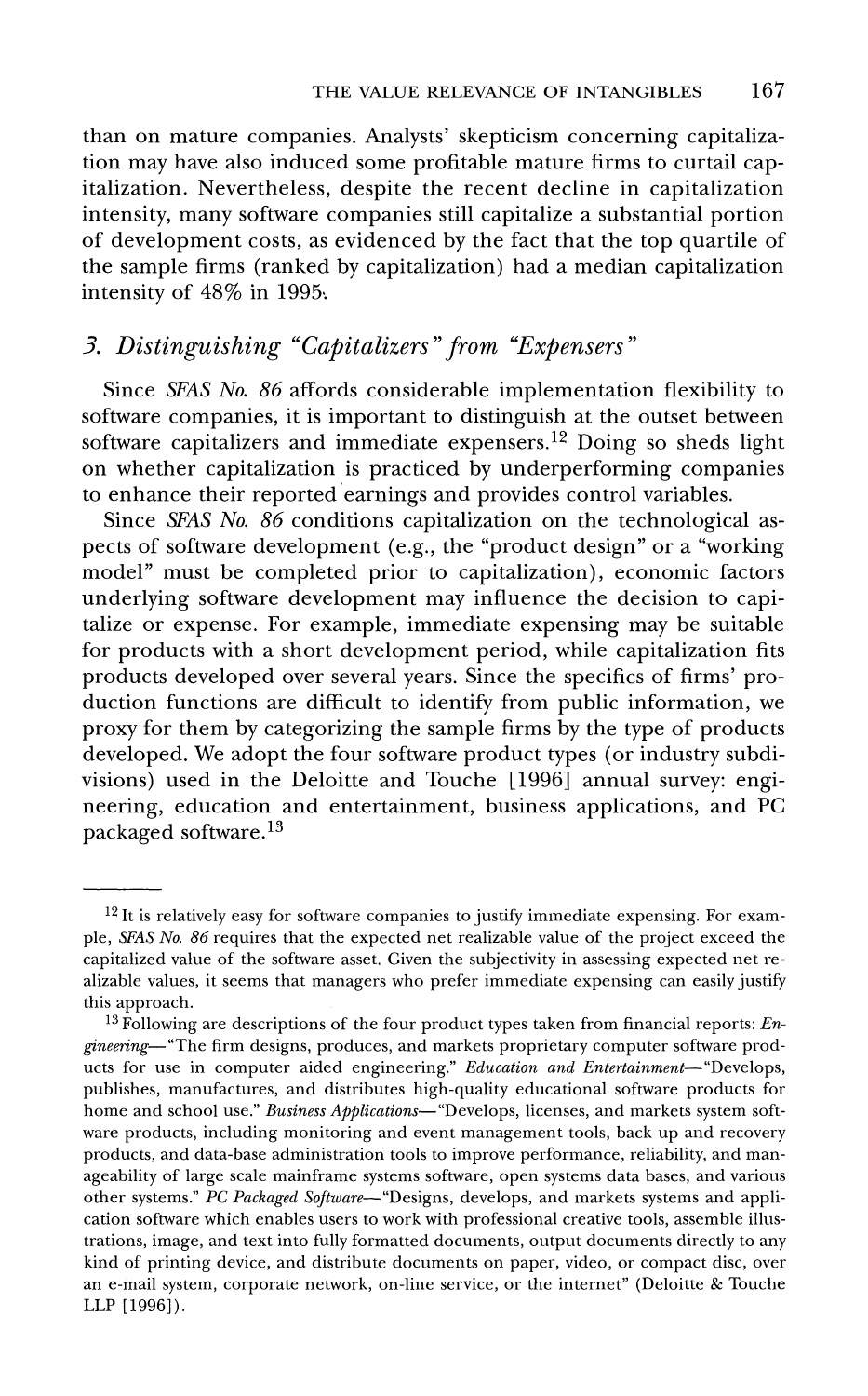**We then categorized as "expensers" firms that immediately expensed all of their software development costs; and as "capitalizers" those that capitalized a portion of those costs. Of the 163 sample firms, 34 expensed all of their development costs in every sample year, and 102 firms capitalized a portion of their development costs every year. Fifteen firms capitalized development costs in all but one year, and were classified as "capitalizers." Twelve companies that expensed in one period and capitalized in the other were classified as "expensers" in the period they expensed and "capitalizers" in the period they capitalized.14** 

**Our classification of sample firms by product type and accounting**  policy (capitalization versus full expensing) indicates that engineering **policy** is the only product type where nearly all firms (96.7%) capitalize devel**opment costs. However, this product type constitutes only 7.1% of the**  sample observations. In the other product types (education and enter**tainment, business applications, and PC packaged software) between 65% and 80% of the firms capitalize development costs, and pairwise significance tests for the differences between the number of "capitalizers" and "expensers" across the product types failed to reveal statistically significant differences (at the 0.05 level). We therefore conclude that product type does not systematically discriminate between "capitalizers" and "expensers."** 

**To distinguish between "capitalizers" and "expensers," we considered attributes derived from the debate which surrounded the 1985 software capitalization Exposure Draft (FASB [1985]), where conjectures concerning why, when, and who will expense or capitalize development costs were advanced. Following are the discriminating candidates examined:** 

**1. Firm Size, measured as the log of market value of equity three months after fiscal year-end. Large firms tend to spend a substantial part of software development costs on basic research and on maintenance and upgrades of their products. These costs are expensed according to SFAS No. 86 (see Appendix A), and consequently, large firms are**  expected to expense a larger share of development costs than smaller **firms.** 

**2. Software Development Intensity, measured by the ratio of annual software development costs to sales. To the extent that economies of scale characterize the software industry, firms that spend more on software development will experience, on average, a higher success rate in developing products, leading to a larger capitalization share. Accordingly, we**  expect a positive association between development intensity and capital**ization rate.** 

**3. Profitability, measured by net income converted to full expensing (i.e., income plus software amortization, minus the annually capitalized** 

**<sup>14</sup>A period has a minimum of three years. Eight firms expensed in the first period and capitalized in the subsequent period and four firms capitalized in the first period and expensed in the second period.**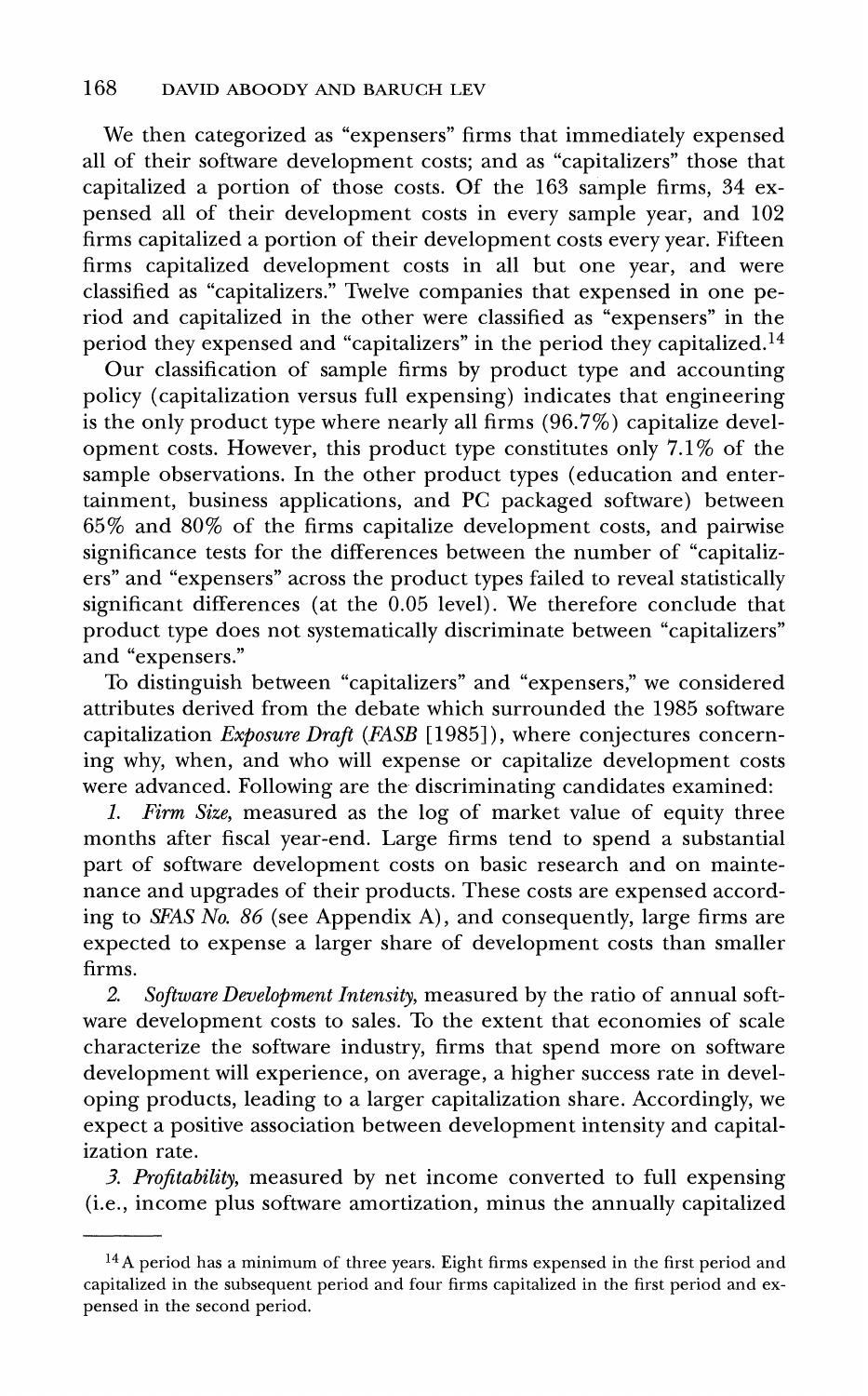#### **TABLE 2**

**Firm Attributes Associated with Capitalization Intensity Regression Analysis for 778Firm-Years from 1987-95** 

 $\alpha$ E

$$
CAPVAL_{it} = \sum_{Y=87}^{55} \beta_{0Y} YR_{it} + \beta_{1} MV_{it} + \beta_{2}X_{it} + \beta_{3}Devint_{it}
$$

$$
+ \beta_{4} Leverage_{it} + \beta_{5} Beta_{it} + \varepsilon_{it}
$$

| Independent Variable                  | Coefficient Estimate | t-Statistic |
|---------------------------------------|----------------------|-------------|
| $MV$ (Size)                           | $-0.007$             | $-4.397$    |
| $X$ (Profitability)                   | $-0.040$             | $-4.286$    |
| <i>Devint</i> (Development Intensity) | 0.269                | 6.024       |
| Leverage                              | 0.001                | 1.848       |
| <i>Beta</i> (Systematic Risk)         | 0.006                | 1.506       |
| Adjusted $R^2$                        |                      | 0.148       |

**Variable definitions: CAPVAL is the annually capitalized development cost divided by year-end market value (zero for "expensers"). MV (size) is the log of market value of equity three months after fiscal year-end. X (profitability) is net income plus the annual software amortization minus the annual capi**talized software (that is, earnings under full expensing) divided by sales. Devint (development inten**sity) is the annual software development costs (capitalized software development plus software development expense) divided by sales. Leverage isthe long-term debt divided by equity (minus the**  software asset), and *beta* (systematic risk) is the  $CAPM\beta$  of the stock, estimated over 100 days prior to **fiscal year-end.** 

**software) divided by sales. Given analysts' skepticism about software capitalization, it is widely believed that profitable companies avoid capitalization in order not to taint the perceived quality of their earnings in analysts' eyes.** 

**4. Leverage, measured by long-term debt divided by book value of equity (minus the software asset). Leverage is a proxy for the restrictiveness of loan covenants as motivators of capitalization; firms closer to loan restrictions may favor capitalization which increases equity and earnings.** 

**5.** Systematic Risk, or β. Basic research is in general riskier than prod**uct development. Basic research is also expensed according to SFAS No. 86, while product development is capitalized. Thus riskier firms, namely, those devoting a larger share of development efforts to basic research, can be expected to expense more than less risky companies.** 

**Table 2 reports coefficient estimates from a regression of capitalization intensity (scaled by market value) on these five firm-specific attributes.15 The four variables found to be statistically significant at the 0.01 level are: size (log of market value), firm profitability, software development intensity, and leverage (the latter is significant at the 0.05 level). The signs of the significant coefficients are in the expected direction, indicating that smaller, less profitable, more leveraged firms, and those with a higher ratio of development costs to sales (development intensity),** 

**<sup>15</sup> We obtained similar regression estimates when the dependent variable was scaled by sales and when we employed a logit analysis (one for capitalizers and zero for full expensers) instead of the regression analysis in table 2.**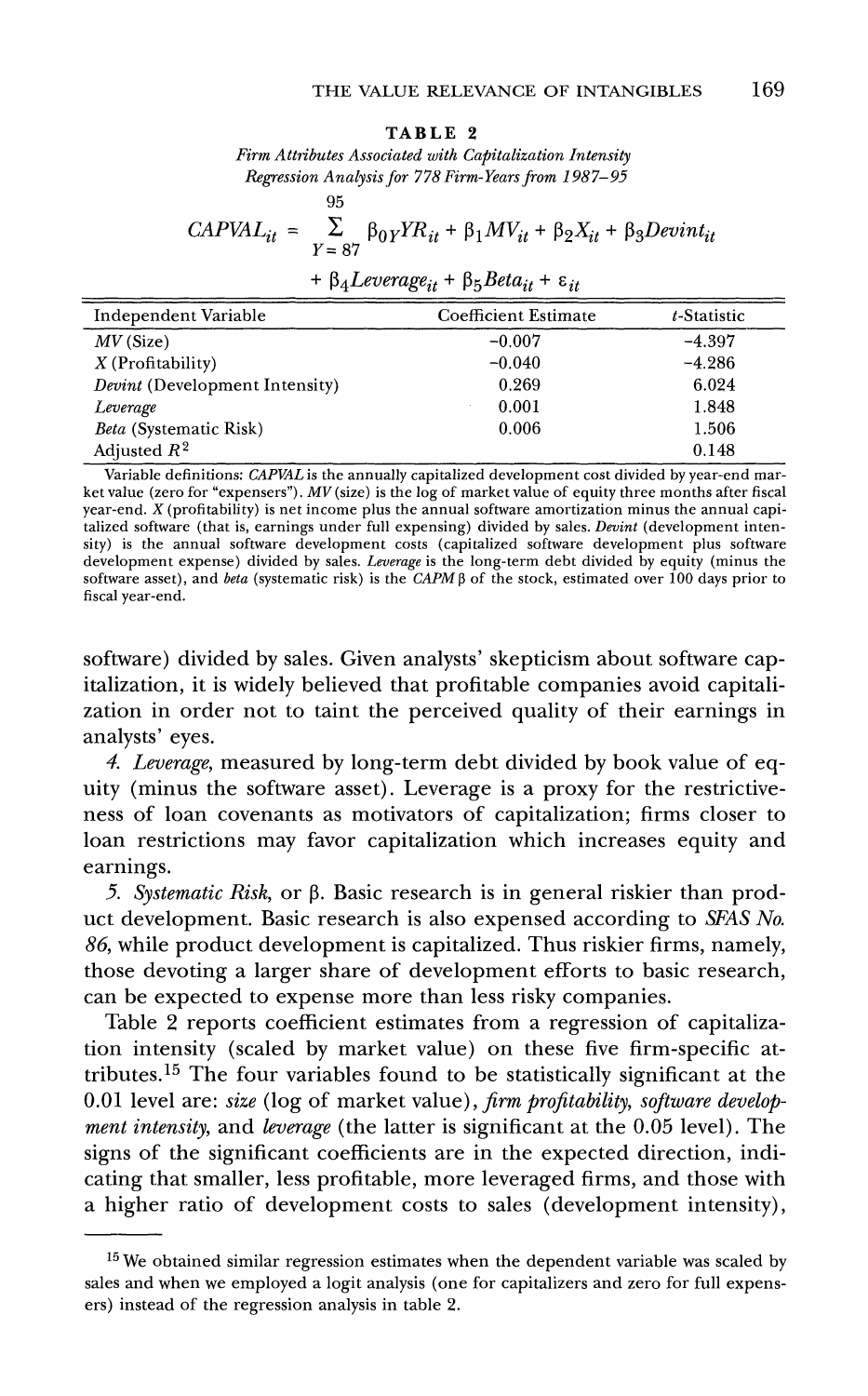**tend to capitalize more of their software development costs. Accordingly, in subsequent tests we control for those variables by including in the regressions the predicted value of the discriminating regression.16** 

### **4. Is Software Capitalization Value Relevant?**

**"Sophisticated investors will discount the earnings of software developers by the amount of capitalized development expense. The financial and investment community will discount the assets of software developers to limit the risk that balance sheets contain assets whose values are overstated. Only unsophisticated investors will be fooled" (Systematics, Inc., letter to the FASB, November 13, 1984, on behalf of nine major software producers). This letter claims that the relevance of software capitalization ranges from the nonexistent (to sophisticated investors) to the negative (for the unsophisticated). We examine the value relevance of software capitalization using three approaches: associating stock returns with contemporaneous financial data, associating prices with financial data, and examining the predictive ability of capitalization data with respect to subsequent earnings.** 

#### **4.1 ANNUAL CAPITALIZATION DATA AND STOCK RETURNS**

**An association between unexpected capitalization-related items and contemporaneous annual stock returns indicates the extent to which the information contained in software capitalization is consistent with that used by investors (such an association test cannot, of course, indicate whether investors actually used capitalization data in assessing security values). We estimate the following cross-sectional regression:** 

$$
R_{it} = \sum_{Y=87}^{95} \beta_{0Y} Y R_{it} + \beta_1 \Delta C A P_{it} + \beta_2 \Delta EXP_{it} + \beta_3 \Delta EXPC A P_{it} + \beta_4 \Delta AMRT_{it}
$$

$$
+ \beta_5 X_{it}^a + \beta_6 \Delta X_{it}^a + \beta_7 C A P P R E_{it} + \varepsilon_{it}
$$
(1)

where  $R_{it}$  is the firm's annual stock return, cumulated from nine months before fiscal t year-end through three months after it,  $\Delta CAP_{it}$  is **the annual change in the capitalized amount of software development**  costs,  $\Delta EXP_{it}$  is the annual change of software development expenses of "expensers," and  $\triangle EXPCAP_{it}$  is the annual change of the software devel**opment expense of "capitalizers." (For "capitalizers," the annual amount**  capitalized  $(CAP_{it})$  plus the amount expensed  $(EXPCAP_{it})$  equals the annual software development costs.)  $\triangle AMRT_{it}$  is the annual change in the amortization of the software asset for "capitalizers."  $X_{it}^a$  is the adjusted **(presoftware development items) annual net income of firm i in year t** 

**<sup>16</sup> The following variables were also included in various versions of the regression analysis of table 2 and were found to be insignificant: Altman's [1968] measure of financial distress, past volatility of returns, and level of earnings.**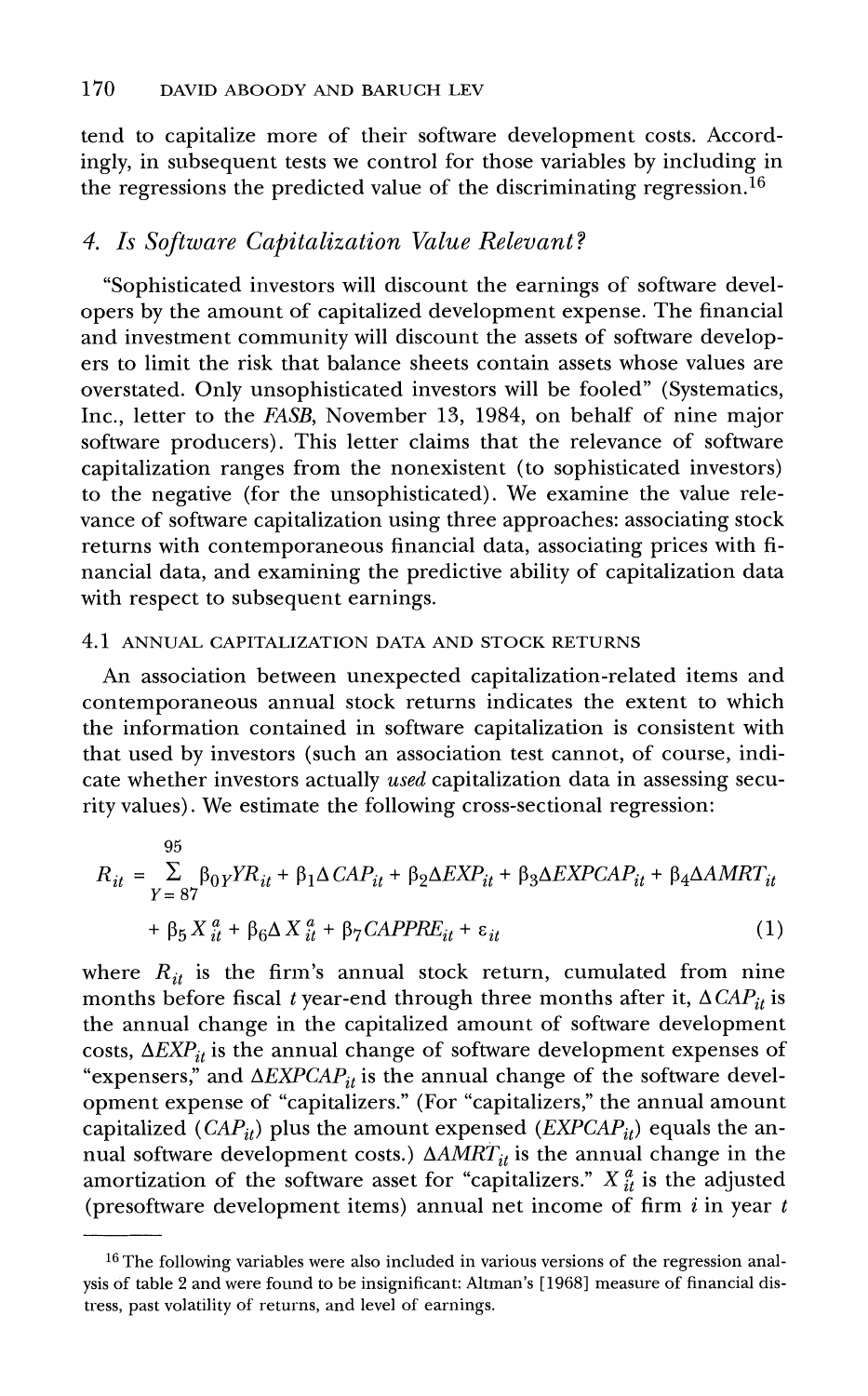**(i.e., reported income plus the software development expense and the**  amortization of the software asset).  $\Delta X_{it}^a$  is the annual change in adjusted net income.  $YR_{it}$  is a time indicator variable that equals one if an **observation is from fiscal year Y (as defined by Compustat), and zero oth**erwise. All right-hand variables (except  $YR_{it}$  and  $\widehat{CAPPRE_{it}}$ ) in expres**sion (1) are scaled by beginning-of-fiscal-year market value. The annual change form of the software variables in (1) proxies for the unexpected values of these variables.** 

The variable  $CAPPRE_{it}$  in expression (1) is the *predicted value* for each **firm-year obtained from the regression of software capitalization intensity on the five company attributes described in the preceding section (and defined in table 2). We include this predicted value in regression (1) to control for company attributes systematically associated with the capitalization decision.** 

**We applied the incremental information test suggested in Biddle, Seow, and Siegel [1995] to expression (1). We therefore test the incremental informativeness (with respect to stock returns) of the level and changes of the independent variables. The test indicated that for capitalized software (CAP), expensed development costs of "expensers" (EXP), and expensed costs of "capitalizers" (EXPCAP), the annual changes of the variables are incrementally informative at better than the 0.10 level, whereas the levels of those variables are not informative. With respect to the annual amortization (AMRT), the test indicated that both level and changes are relevant. However, the level and the change of AMRT are highly correlated, so that we found it advisable to report regression results based on the change in AMRT17 With respect to earnings, the Biddle test indicated that both the level and changes were incrementally informative, consistent with the findings of Easton and Harris [1991] and Ohlson and Shroff [1992]. Accordingly, expression (1) includes the level and annual change of adjusted earnings.** 

If the change in annual capitalized development costs  $(\Delta CAP)$  represents value-relevant information to investors, then  $\beta_1$  in (1) should be **positive. Since EXP and EXPCAP (the total development costs of "expensers" and the portion of annual development costs expensed by "capitalizers," respectively) likely include development expenditures incurred before technological feasibility has been achieved, we predict**  both  $\beta_2$  and  $\beta_3$  to be positive but smaller than  $\beta_1$ . Our reasoning is that **while firms will generally undertake positive expected value projects, achieving technological feasibility (indicated by capitalization) confirms**  to investors that the project has a positive expected value. We predict  $\beta_4$ **to be negative as it captures the unexpected decline in value of the soft**ware asset. Based on previous findings,  $\beta_5$  and  $\beta_6$  are predicted to be **positive.** 

**<sup>17</sup> Our results are qualitatively the same when we include the level of AMRT instead of the change.**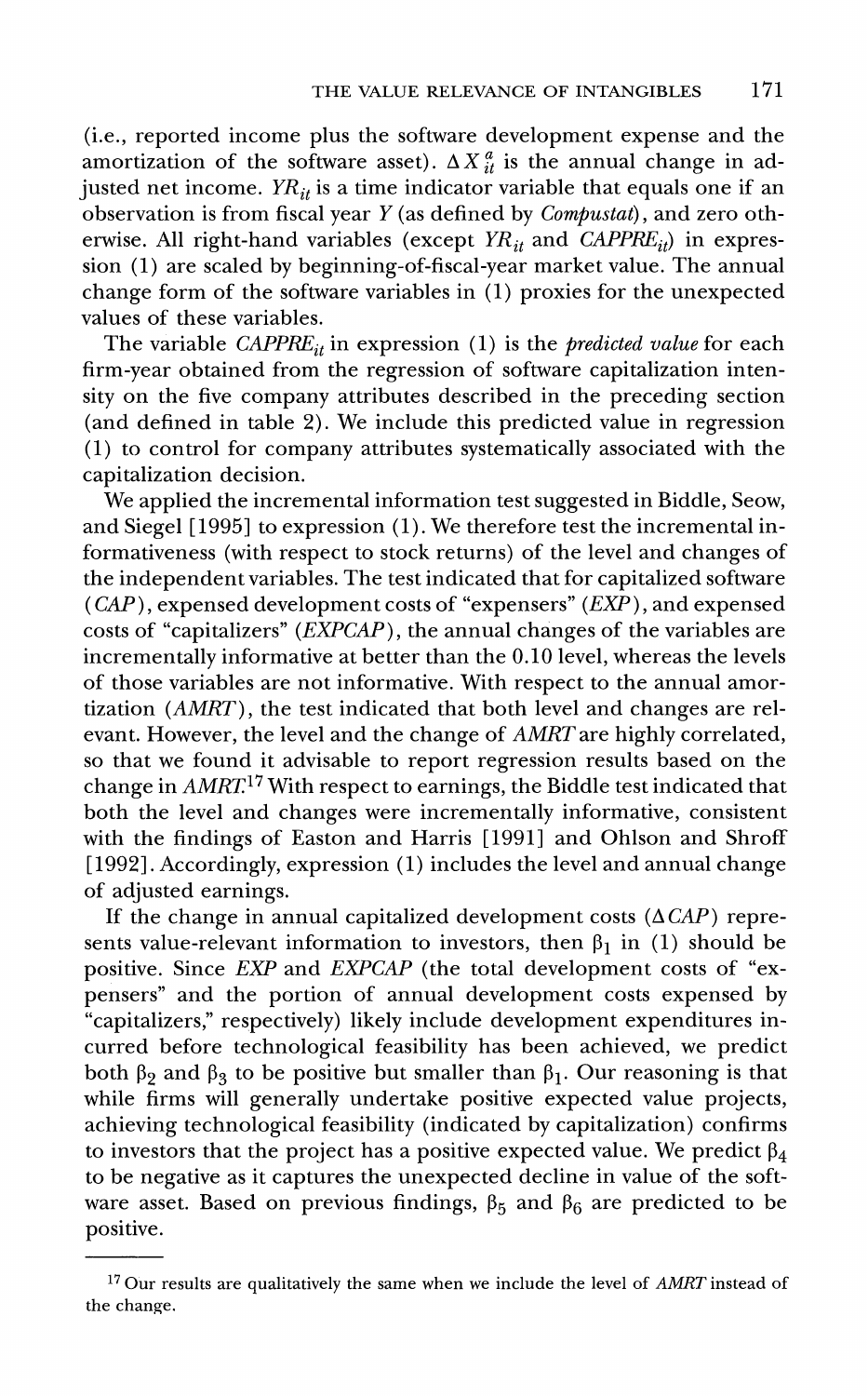### **4.2 THE SOFTWARE ASSET AND SHARE PRICES**

**Expression (1) examines the value relevance of the annual capitalized development costs. To examine the value relevance (in the association sense) of the cumulative software asset presented on the balance sheet, we used the following regression:** 

$$
P_{it} = \sum_{Y=87}^{95} \beta_{0Y} Y R_{it} + \beta_1 EPS_{it} + \beta_2 B VPS_{it}^a + \beta_3 CAPSOTT_{it} + \varepsilon_{it}
$$
 (2)

where  $P_{it}$  is firm *i*'s stock price three months after fiscal year-end,  $EPS_{it}$ is reported annual earnings per share,  $BVPS_{it}^a$  is the book value of equity **per share minus the capitalized software asset per share at year-end, and**  CAPSOFT<sub>it</sub> is the net balance of the software asset per share ( $YR_{it}$  are **year dummies defined above). If investors value the cumulative amount**  of capitalized software, we expect  $\beta_3 > 0$ .

**Although equation (2) is frequently used in empirical research (e.g., Collins, Maydew, and Weiss [1997]), it suffers from several shortcomings. While the variables are all per share, and firm size (BVPS) is among the independent variables, it is not clear whether scale (size) is fully controlled for.18 Moreover, omitted variables are likely to affect the price regression (2) more than the returns regression (1), since in the latter the omitted variables which are constant over time are eliminated by the differencing operation.** 

### **4.3 CAPITALIZED SOFTWARE AND SUBSEQUENT EARNINGS**

**Our third set of value relevance tests examines the association between capitalization-related variables and future earnings. Because the prediction of future earnings is of considerable importance to investors, we interpret a positive association between capitalized software and subsequent earnings as evidence of value relevance. A positive association is a priori expected, since software capitalization indicates the development program has achieved technological feasibility and the capitalized projects have, in management's opinion, positive net present value. (However, if managers systematically abuse their discretion in determining technological feasibility and expected profitability of the developed projects, there should be no relation between capitalization of development costs and subsequent performance.) We also test whether the development costs of firms which, as a matter of policy, fully expense them (e.g., Microsoft, Novell) are nevertheless associated with future company performance.** 

**<sup>18</sup>However, expression (2) is the one recommended by Barth and Kallapur [1996, p. 556] to deal with scale issues: "the most effective remedy [control for scale] is to include a scale proxy as an independent variable and report inferences based on White standard errors."**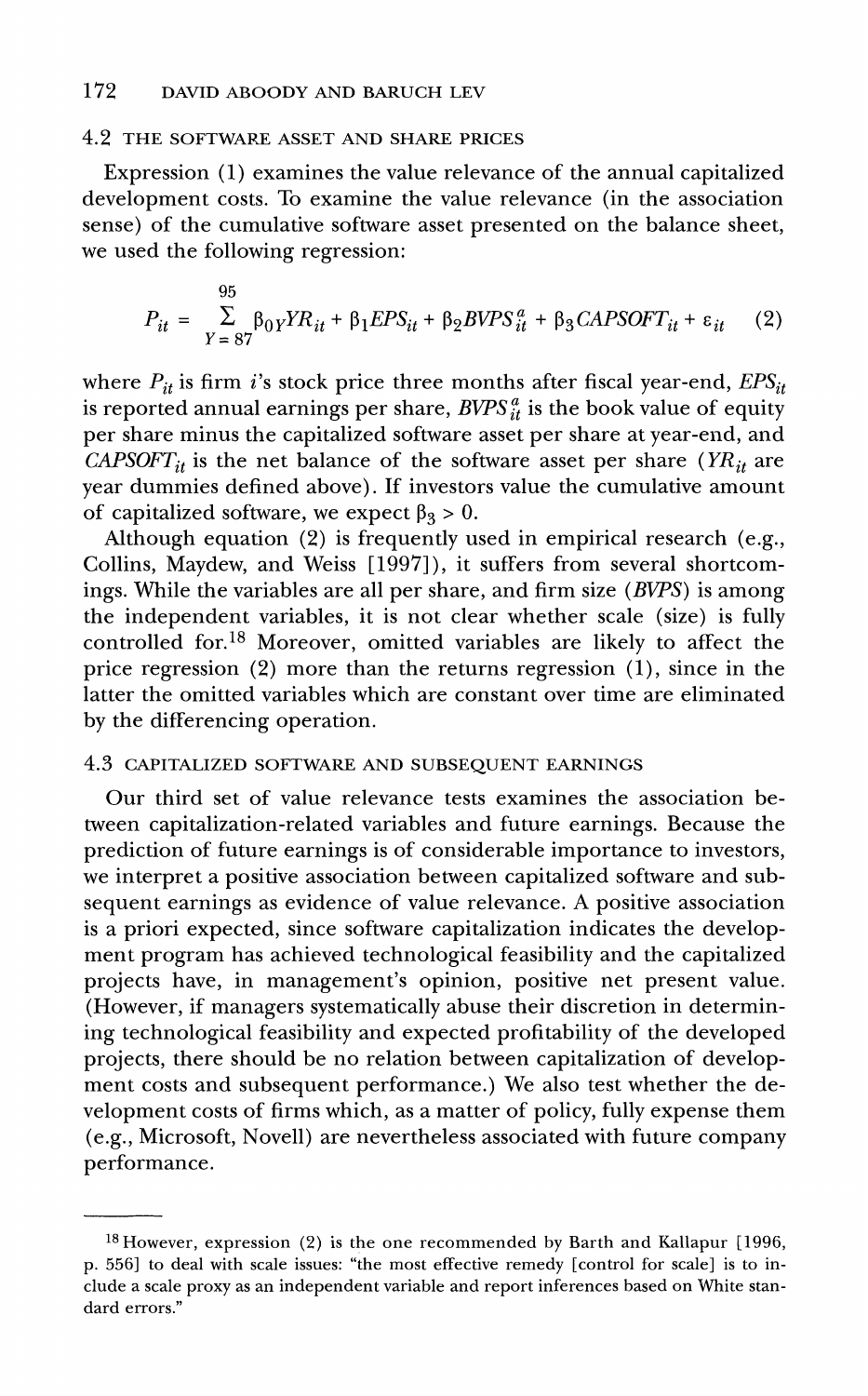**The following cross-sectional model is used in the intertemporal test:** 

$$
\Delta X_{it}^{a} = \sum_{Y=87}^{95} \beta_{0Y} Y R_{it} + \beta_{1} \Delta X_{i,t-1}^{a} + \beta_{2} \Delta C A P_{i,t-1} + \beta_{3} \Delta EXP_{i,t-1} + \beta_{4} \Delta EXPC A P_{i,t-1} + \beta_{5} CAP P R E_{i,t-1} + \varepsilon_{it}
$$
\n(3)

where  $\Delta X_{it}^a$  is year t annual change in reported income, either operating **or net income, before software development expenses (the software development and amortization expenses were added back to income when appropriate). For firms that did not deduct software development expense from operating income, we of course did not make the adjustment. We**  estimate expression (3) with one-year-ahead  $(\Delta X_{it}^a)$  and two-year-ahead  $(\Delta X_{i,t+1}^a)$  earnings changes. (There are thus, in total, four regressions **involving one- and second-year-ahead operating and net income.) In (3)**   $\Delta X_{i-1}^a$  is the lagged (year t – 1) annual change in reported income (ei**ther operating or net income), where software development and amor**tization expenses were added back;  $\Delta CAP_{i,t-1}$  is the annual change in capitalized software development costs in year  $t - 1$  relative to  $t - 2$ ;  $\Delta EXP_{i,t-1}$  is the annual change in software development expense of full expensing firms in year  $t - 1$ , and zero for "capitalizers";  $\Delta EXPCAP_{i,t-1}$  is **the annual change in the development expense of capitalizing firms in**  year  $t - 1$ , and zero for "expensers"; CAPPRE<sub>it-1</sub> is the predicted value **obtained from the regression of software capitalization on the five com**pany attributes described in section 3. We include  $CAPPRE_{i,t-1}$  to control **for company attributes associated with the capitalization decision. All**  right-hand variables in equation (3) (except  $\widehat{CAPPE}_{i,t-1}$  and the year indicators  $YR_{ii}$ ) are deflated by beginning-of-fiscal-year  $t-1$  market value.

We expect  $\beta_2 > 0$  since projects reaching technological feasibility should increase near-term earnings. We predict  $\beta_4$  to be smaller than  $\beta_2$ **because investment in projects that have not reached technological feasibility should take, on average, more than a year or two to be reflected in earnings. Moreover, the development cost expensed by capitalizing**  firms  $(\Delta EXPCAP_{it})$  may also reflect the cost of failed projects which, nat**urally, will not contribute to future earnings. We have no prediction for 03, since fully expensing firms provide no information to distinguish between projects before and after technological feasibility, or for the other**  control variables  $(YR_{it}, \Delta X_{i-1}^a)$ , and  $CAPPRE_{i,t-1}$ ).

### **5. Empirical Findings**

### **5.1 CONTEMPORANEOUS ANALYSES**

**Table 3 presents estimates of regression (1) for the pooled sample and individual years (1987-95). In panel A, the coefficients of the changes in the annual capitalization of development costs and amortization of**  the software asset  $(\Delta CAP \text{ and } \Delta AMRT)$  have the expected signs and are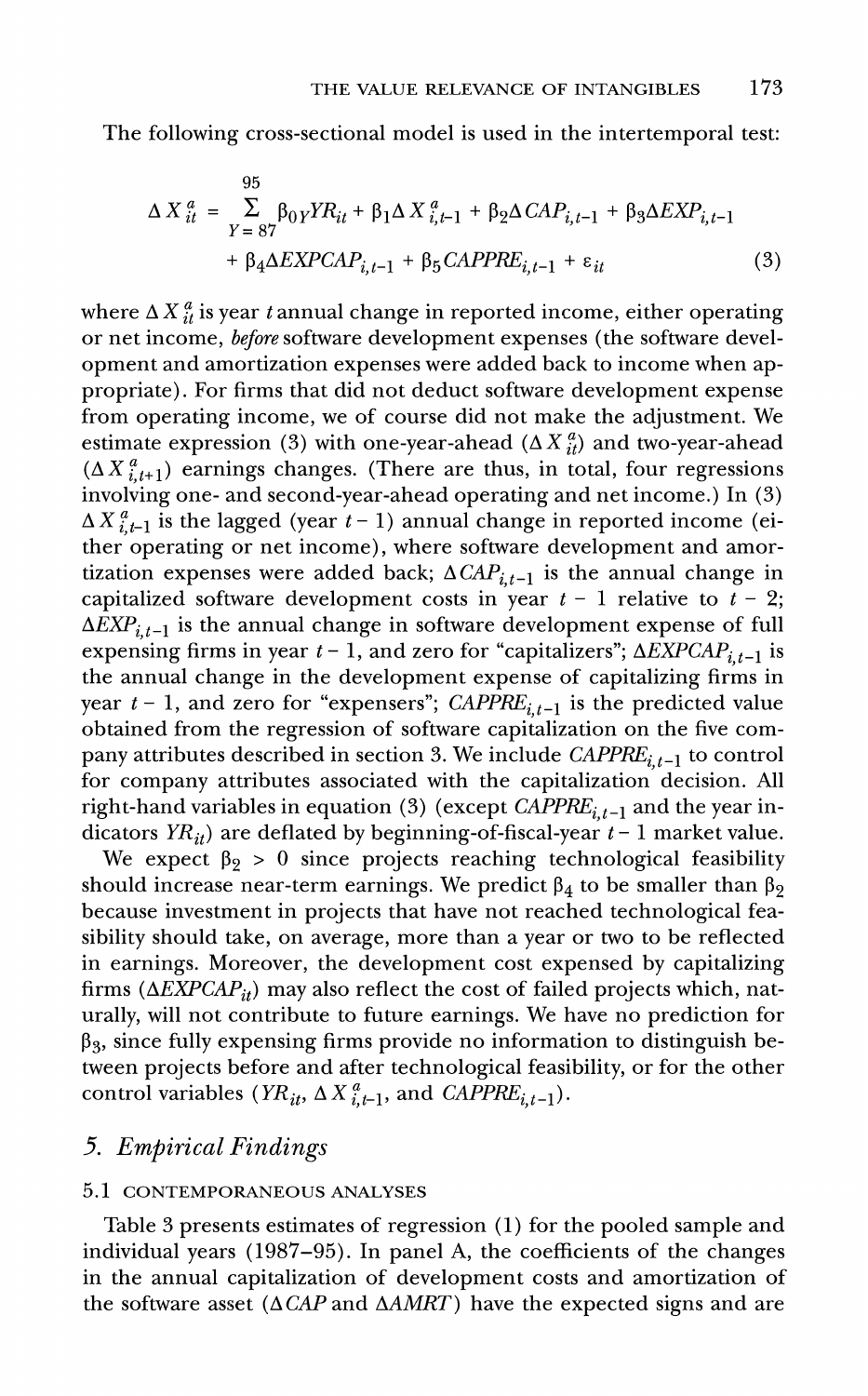**degrees of freedom, and** 

 $\frac{3}{2}$  $\frac{1}{2}$ **is**   $\mathbb{H}$  $\frac{3}{2}$ **change in and value from**   $\vec{B}$  $\tilde{\mathbf{z}}$ **table 2).**   $\hat{a}$ **right-hand**   $\frac{1}{2}$ ।  $\mathcal{E}$ **the**   $\mathbb{E}$  $\mathcal{E}$  is  $\mathbb{I}$  $\frac{1}{2}$  $\mathbf{r}$ **CAPPREit) are**   $\frac{3}{2}$  $\alpha$ **beginvalue. t-statistic**   $\mathbf{r}$ 

**market** 

| è<br>᠈<br>į<br>١ |
|------------------|
| j                |
|                  |
|                  |

| Regression Estimates of Annual Stock Returns on Reported Financial Data and Capitalization-Related Items (t-values in parentheses)<br>The hander I consider to a more component of the same of the component of the component of the component of the component of the component of the component of the component of the component of the component of the componen | Panel A: Pooled Sample (1987-95) | $\text{Model: } R_{it} = \sum_{Y=87} S_{0Y}Y R_{it} + \beta_1 \Delta \text{CAP}_{it} + \beta_2 \Delta \text{EXP}_{it} + \beta_3 \Delta \text{XPCAP}_{it} + \beta_4 \Delta \text{MRT}_{it} + \beta_5 X_{it}^2 + \beta_6 \Delta X_{it}^2 + \beta_7 \text{CAPPE}_{it} + \epsilon_{it}$ | CAPPRE <sub>it</sub> Adjusted $R^2$<br>0.241<br>$(-2.220)$<br>$-0.912$<br>$\triangle AMRT_{it}$ $X_{it}^a$ $\triangle X_{it}^a$<br>$(-2.908)$ $(9.583)$ $(2.905)$<br>0.368<br>1.170<br>$-2.207$<br>$\Delta\,CAP_{it} \quad \Delta EXP_{it} \quad \beta_3 \Delta EXPCAP_{it} \ 1.488 \quad \quad 0.667 \quad \quad -0.089$<br>$(-0.118)$<br>(1.394)<br>(6.637) |
|----------------------------------------------------------------------------------------------------------------------------------------------------------------------------------------------------------------------------------------------------------------------------------------------------------------------------------------------------------------------|----------------------------------|-------------------------------------------------------------------------------------------------------------------------------------------------------------------------------------------------------------------------------------------------------------------------------------|---------------------------------------------------------------------------------------------------------------------------------------------------------------------------------------------------------------------------------------------------------------------------------------------------------------------------------------------------------------|
|                                                                                                                                                                                                                                                                                                                                                                      |                                  |                                                                                                                                                                                                                                                                                     | Dependent Variable<br>Raw Return                                                                                                                                                                                                                                                                                                                              |

| Panel B: Nine Separate Year Regressions (1987-95)                                                                                             |      |                                                         |                                              |         |      |      |                                                   |  |
|-----------------------------------------------------------------------------------------------------------------------------------------------|------|---------------------------------------------------------|----------------------------------------------|---------|------|------|---------------------------------------------------|--|
|                                                                                                                                               |      | $\Delta \text{CAP}_{it} \hspace{1.5em} \Delta EXP_{it}$ | $\Delta EXPCAP_{it} \qquad \Delta AMRT_{it}$ |         |      |      | $X^a_{it}$ $\Delta X^a_{it}$ CAPPRE <sub>it</sub> |  |
| Mean Coefficient                                                                                                                              |      |                                                         |                                              | $-2.59$ |      |      | $-1.76$                                           |  |
| Number of Coefficients > 0                                                                                                                    |      |                                                         |                                              |         |      |      |                                                   |  |
| Number of <i>t</i> -Statistics > 1.65                                                                                                         |      |                                                         |                                              |         |      |      |                                                   |  |
|                                                                                                                                               | 2.88 | <b>178</b>                                              | 147                                          | $-3.10$ | 4.94 | 3.55 | $-3.46$                                           |  |
| $\mathbb{S}^2$                                                                                                                                | 6.27 | 1.43                                                    | .38                                          | $-4.45$ | 9.71 | 5.86 | $-4.30$                                           |  |
| Decreesion results are based on 711 firm-rears (4 firm-rears identified as outliers were removed). Panel A regression includes year intercept |      |                                                         |                                              |         |      |      |                                                   |  |

 $\frac{1}{2}$ <sup>---+:+0</sup><br>
ad as outliers were removed). Panel A regr<br>
1) standard errors.<br>
oefore fiscal *t* year-end through three month **|핑 등 편** 

**Value of Estimates of Annual Stock Returns on Reported Financial Data**  a<br>and a **Capitalization-Related**   $\ddot{\mathbf{r}}$   $\ddot{\mathbf{r}}$ **(t-values in**   $\epsilon$ : E  $\Xi$   $\Xi$   $\Xi$ **Sample**   $(19.87)$ **95 ~Y**  '<u></u> "଼୍ୟ 8 **+ Le** : 5 . E **+**   $\begin{bmatrix} 0 & 0 \\ 0 & 0 \end{bmatrix}$ **EXPITE + 3IAEXPCAPit + J4AAMRTit + 35**   $\sum_{i=1}^{n}$ **J6A**   $\mathbf{H}$   $\mathbf{F}$   $\mathbf{F}$ ុ<u>ឌ</u> EX 88 **+ Cit 3AEXPCAPit CAPPER** 

**TABLE 3 Relevance Software Capitalization**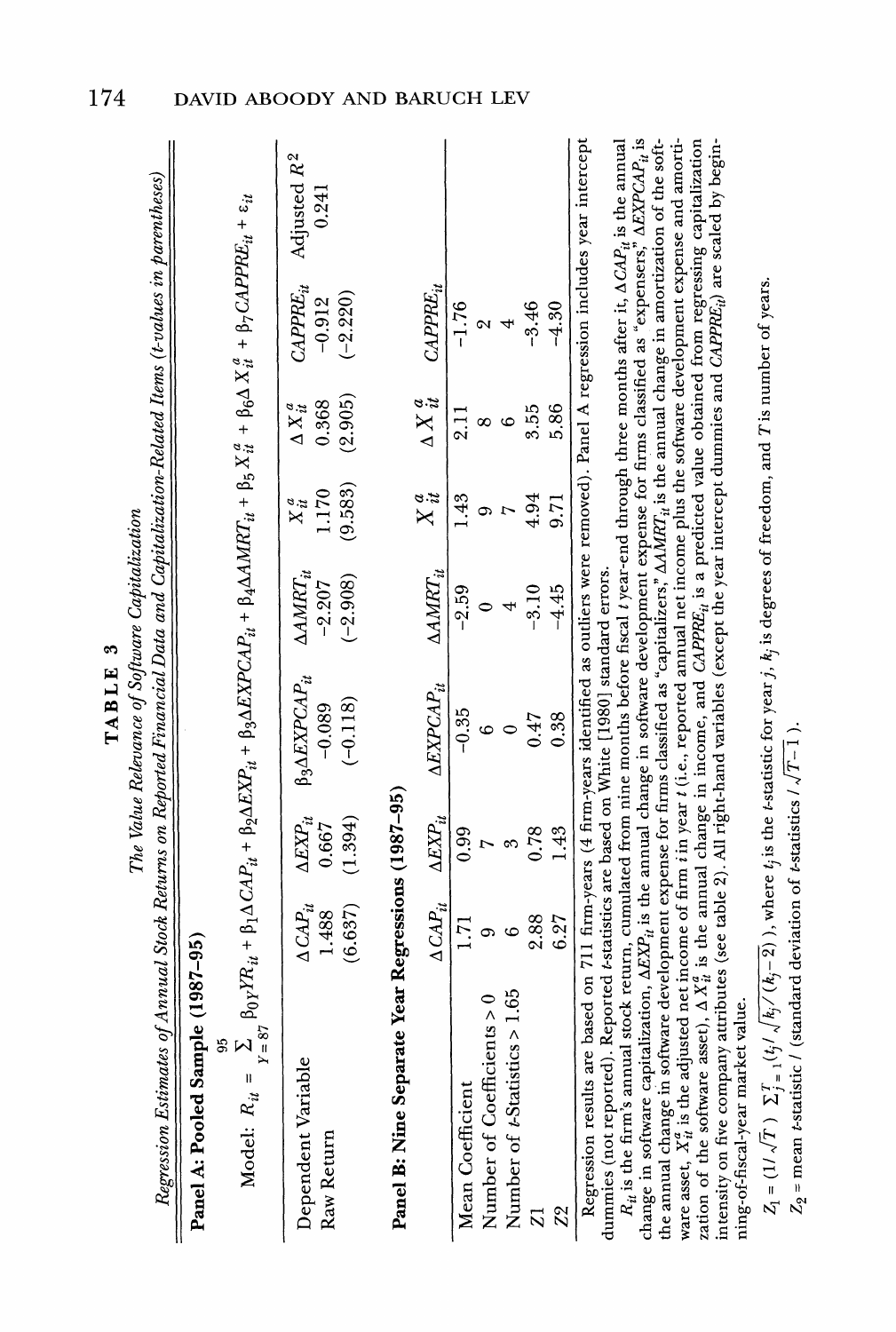**highly statistically significant. In addition, as reported in panel B, the**  unexpected software capitalization coefficient  $(\triangle CAP)$  is positive in all **of the nine annual regressions, with t-statistics > 1.65 in six of nine years.**  The across-years significance level of  $\triangle CAP$  is 0.01, as indicated by both **Z-statistics.19 The yearly regressions also indicate that the estimated coefficient of unexpected amortization (AAMRT) is negative in all years,**  as expected, with  $t$ -statistics >  $|1.65|$  in four of nine years (the across**years significance level is 0.01 for Z1 and for Z2).20** 

**In contrast to the large and highly significant coefficient of the soft**ware capitalization variable  $(\Delta \overrightarrow{CAP})$ , the estimated coefficient of fully **expensed development costs (** $\triangle EXP$ **) is only 0.667 (***t***-statistic = 1.394). In the individual year regressions (bottom panel of table 3), the coefficient of AEXP was positive in seven of the nine regressions and statistically**  significant  $(t > 1.65)$  in three regressions. The low significance level of **the unexpected development costs incurred by "expensers" may be partially due to the small number of observations (152) in this subsample, or it may reflect investors' reaction to the absence of information in the financial reports of full expensers on the progress of their development efforts.** 

**The coefficient of the portion of development costs expensed by "cap**italizers" ( $\triangle EXPCAP$ ) is statistically insignificant in the pooled regres $sion$  ( $t = -0.118$ ) as well as in each individual year, perhaps because **investors cannot distinguish between the portion of development costs representing research efforts preceding technological feasibility and the portion representing failed development efforts.** 

**Our yearly regressions allow us to examine directly one of the claims in the Software Publishers Association petition to the FASB-that over time capitalized software development costs lost their relevance to investors. Inspection of the yearly coefficients of the annually capitalized de**velopment cost  $(\Delta CAP)$ , not reported in table 3, indicates the contrary: the coefficients of  $\triangle CAP$  were insignificant in the early sample years, **1987-89, and statistically significant (at the 10% level) in each of the years, 1990 to 1995. This suggests that over time the credibility of the amounts of capitalized software development costs increased in capital markets rather than decreased.** 

<sup>19</sup> The ZI-statistic, which assumes residual independence, is  $(1/\sqrt{T})$   $\sum_{i=1}^{T}$   $\left(t_i/t_i\right)$  $\sqrt{k_i/(k_i-2)}$  where  $t_i$  is the *t*-statistic for year j,  $k_j$  is degrees of freedom, and T is number **of years. The Z2-statistic, which accounts for cross-sectional and temporal residual depen**dence, is mean *t*-statistic / (standard deviation of *t*-statistics  $/\sqrt{T-1}$ ) (see White [1984]).

**<sup>20</sup>All the reported t-statistics are based on White's [1980] standard errors. Diagnostic statistics shows that no multicollinearity is prevalent in our data. The Durbin-Watson test indicates that at the 1% significance level the hypothesis of autocorrelation of the residuals can be rejected.**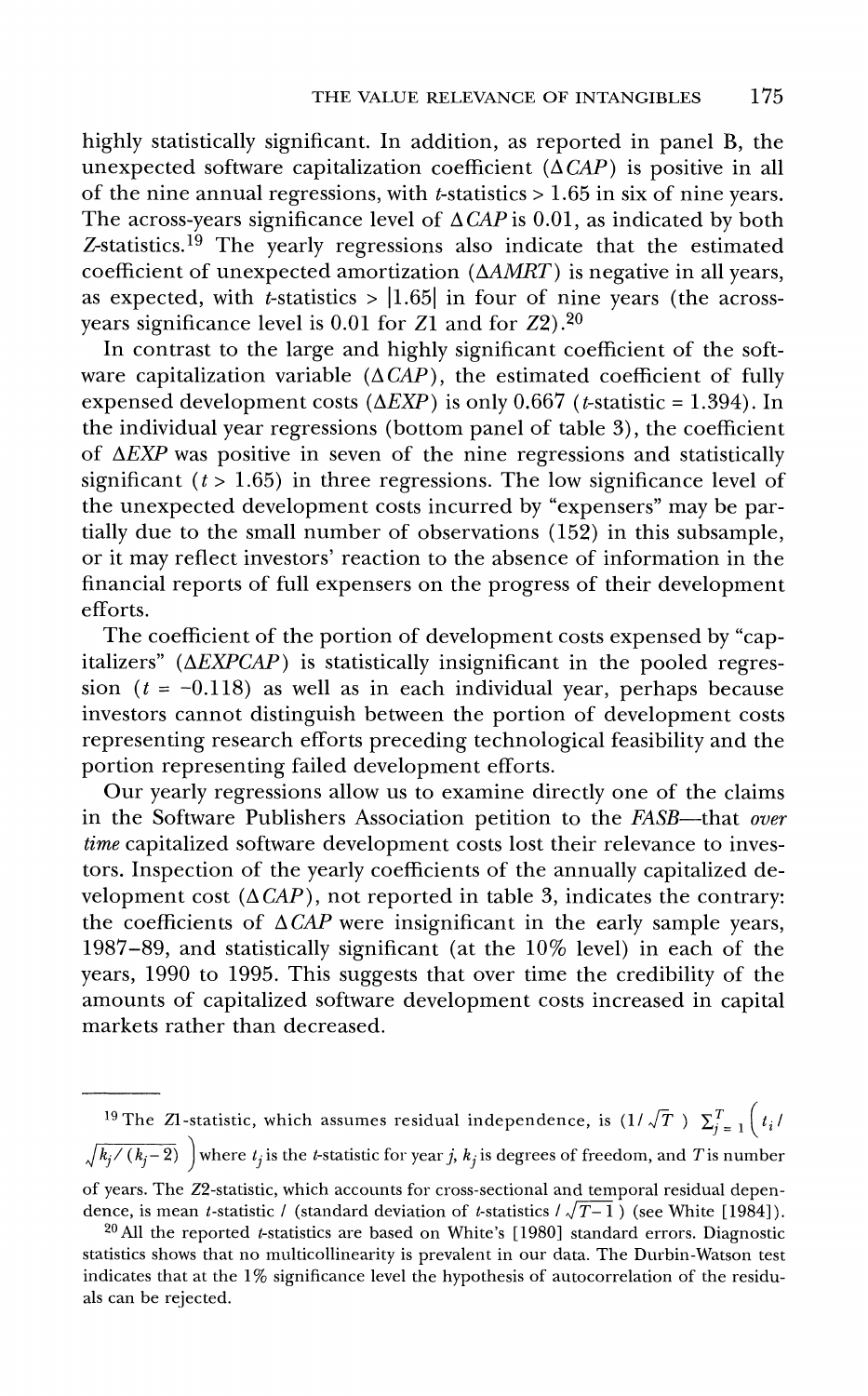#### **TABLE 4**

**The Value Relevance of Software Asset Regression Estimates of Stock Price on Reported Financial Data and Capitalization-Related Items (t-values in parentheses)** 

| Panel A: Pooled Sample (1987-95) |                   |                                                   |                                                                                                                                        |
|----------------------------------|-------------------|---------------------------------------------------|----------------------------------------------------------------------------------------------------------------------------------------|
|                                  |                   |                                                   |                                                                                                                                        |
|                                  |                   |                                                   |                                                                                                                                        |
|                                  |                   |                                                   |                                                                                                                                        |
| <b>EPS</b>                       | BVPS <sup>a</sup> | <b>CAPSOFT</b>                                    | Adjusted $R^2$                                                                                                                         |
| 3.509                            | 2.189             | 0.57                                              | 0.57                                                                                                                                   |
| (10.97)                          | (19.37)           | (2.06)                                            |                                                                                                                                        |
|                                  |                   |                                                   |                                                                                                                                        |
|                                  |                   |                                                   |                                                                                                                                        |
|                                  |                   | Panel B: Nine Separate Year Regressions (1987–95) | Model: $P_{it} = \sum_{Y = 87} \beta_{0Y} Y R_{it} + \beta_1 EPS_{it} + \beta_2 BVPS_{it}^a + \beta_3 CAPSOFT_{it} + \varepsilon_{it}$ |

|                                         | EPS   | <i>RVPS</i> <sup>a</sup> | <b>CAPSOFT</b> |  |
|-----------------------------------------|-------|--------------------------|----------------|--|
| Mean Coefficient                        | 4.489 | 2.031                    | 1.418          |  |
| Number of Coefficients $> 0$            |       |                          |                |  |
| Number of <i>t</i> -Statistics $> 1.65$ |       |                          |                |  |
| Z1                                      | 12.70 | 18.97                    | 4.86           |  |
| Z2                                      | 8.35  | 6.45                     | 3.64           |  |

**Regression results are based on 862 firm-years (3 firm-years identified as outliers were removed). The regression in panel A includes year intercept dummies (not reported). Reported t-statistics are based on White [ 1980] standard errors.** 

 $P_{it}$  is the stock price three months after fiscal year-end,  $BVPS_{it}^a$  is the fical year-end-adjusted book **value per share, namely, the book value of equity minus the net balance of the capitalized software**  asset, *CAPSOFT<sub>it</sub>* is the fiscal year-end balance per share of the software asset, net of the accumulated **amortization.** 

 $Z_1 = (1/\sqrt{T}) \sum_{j=1}^{T} (t_j/\sqrt{k_j/(k_j-2)})$ , where  $t_j$  is the *t*-statistic for year j,  $k_j$  is degrees of freedom, **and T is number of years.** 

 $Z_2$  = mean *t*-statistic / (standard deviation of *t*-statistics /  $\sqrt{T-1}$ ).

**We conducted two additional stock return tests. First, we substituted size-adjusted returns for raw returns as the dependent variable in (1) and found the significance levels of the estimates to be somewhat higher than those reported in table 3.21 Second, we added to the sample the 33 firms eliminated because they were acquired or went bankrupt less than three years after going public (see section 2). Estimating regression (1) with those firms yielded very similar results to those reported in table 3.** 

**Moving from returns to stock prices, we report in table 4 estimates from regression (2), which indicate that the coefficient of the balance sheet value of the capitalized software asset (CAPSOFT) is statistically significant and, as predicted, positive. The coefficient, however, is small relative to that of book value (0.57 vs. 2.189). However, when we estimate regression (2) on the 25% of the sample cases with the highest capitalization intensity, the coefficient of CAPSOFT is 1.325 (t-value = 8.39), substantially higher than that of the total sample (0.571) (results**  not tabulated). This coefficient (1.325) is still significantly lower (*p*-value of 0.054) than the estimated coefficient of equity-1.771-in the regres-

**<sup>21</sup> Size-adjusted returns were taken from the CRSP decile file and are provided separately for NYSE and NASDAQ firms.**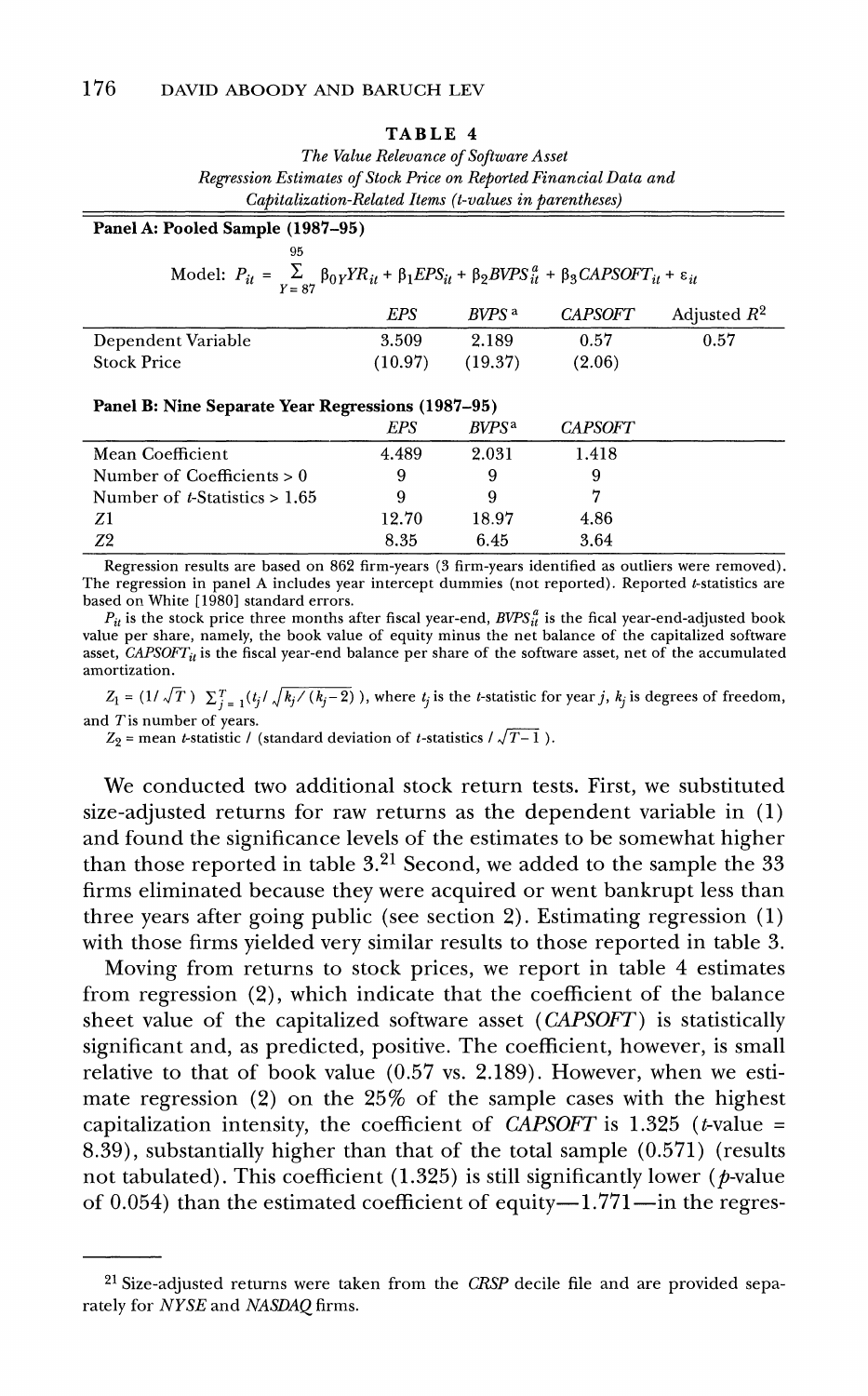**sion of the top 25% capitalizers, indicating that investors discount, on average, the capitalized software asset relative to tangible assets.** 

**Panel B of table 4 presents estimates of equation (2) from individual year regressions, 1987 to 1995. The across-years significance level of the software asset (CAPSOFT) is 0.01, as indicated by both Z-statistics. Furthermore, in all nine years the coefficient of CAPSOFT is positive and in seven years this coefficient is significant at the 0.10 level. The CAPSOFT coefficient is insignificant in 1987 and 1988, perhaps because in those early years of application of SFAS No. 86 investors were still skeptical about the credibility of software capitalization.** 

**To summarize, the analyses reported above indicate that both the annual software capitalization amount and the cumulative software asset are positively and significantly associated with stock returns and prices, respectively.22 While the software asset reported on the balance sheet appears to be discounted by investors relative to tangible assets, we find no support for the Software Publishers Association's claim that software capitalization data are irrelevant to investors' decisions. In assessing our findings, it should be noted that while over 70% of sample firms capitalize a portion of their software development costs, the capitalized portion is, on average, rather small, a fact which works against finding significant associations between capitalization-related items and capital market observables.** 

### **5.2 INTERTEMPORAL ANALYSIS**

**We augment the contemporaneous capital markets analysis presented above with an intertemporal test of the association between capitalization data and subsequent earnings-regression (3).23 Earnings changes**  (alternatively, operating and net income) in years t and  $t + 1$  are re**gressed on lagged changes in capitalized software, the development costs** 

**<sup>22</sup> Eccher [1995] reached a different conclusion: software capitalization is not value relevant, while amortization of the software asset is relevant. The different conclusion appears to be due mainly to sample size and period (although the methodology of the two studies is also substantially different). While Eccher's sample period is 1988-92 (303 firmyears), ours is 1987-95 (862 firm-years). Furthermore, Eccher reports that 9% of her sample firms fully expensed development costs, while 20% of our sample are full expensers.** 

**We estimated Eccher's basic regression on our data: market-to-book ratio regressed on revenue growth, R&D expensed, R&D capitalized, expected cash flows, and percentage**  write-offs. While Eccher finds the coefficients of  $R\mathcal{G}D$  expensed and  $R\mathcal{G}D$  capitalized very **close (leading to her conclusion that R&D capitalization is not value relevant), we find the two coefficients in our sample significantly different. The estimated coefficient of the R&D** expense is 0.450 ( $p$ -value = 0.073), while the coefficient of the capitalized R&D is **3.940 (p-value = 0.001). The difference between these coefficients is significant at the 0.01**  level. In this footnote, we use the term  $R\mathcal{G}D$  to conform with Eccher's study, while in our **paper we use the term "software development cost."** 

**<sup>23</sup> This test examines directly the Software Publishers Association's claim: "We do not believe that software development costs are a useful predictive factor of future product sales" (SPA Letter, March 14, 1996, p. 4).**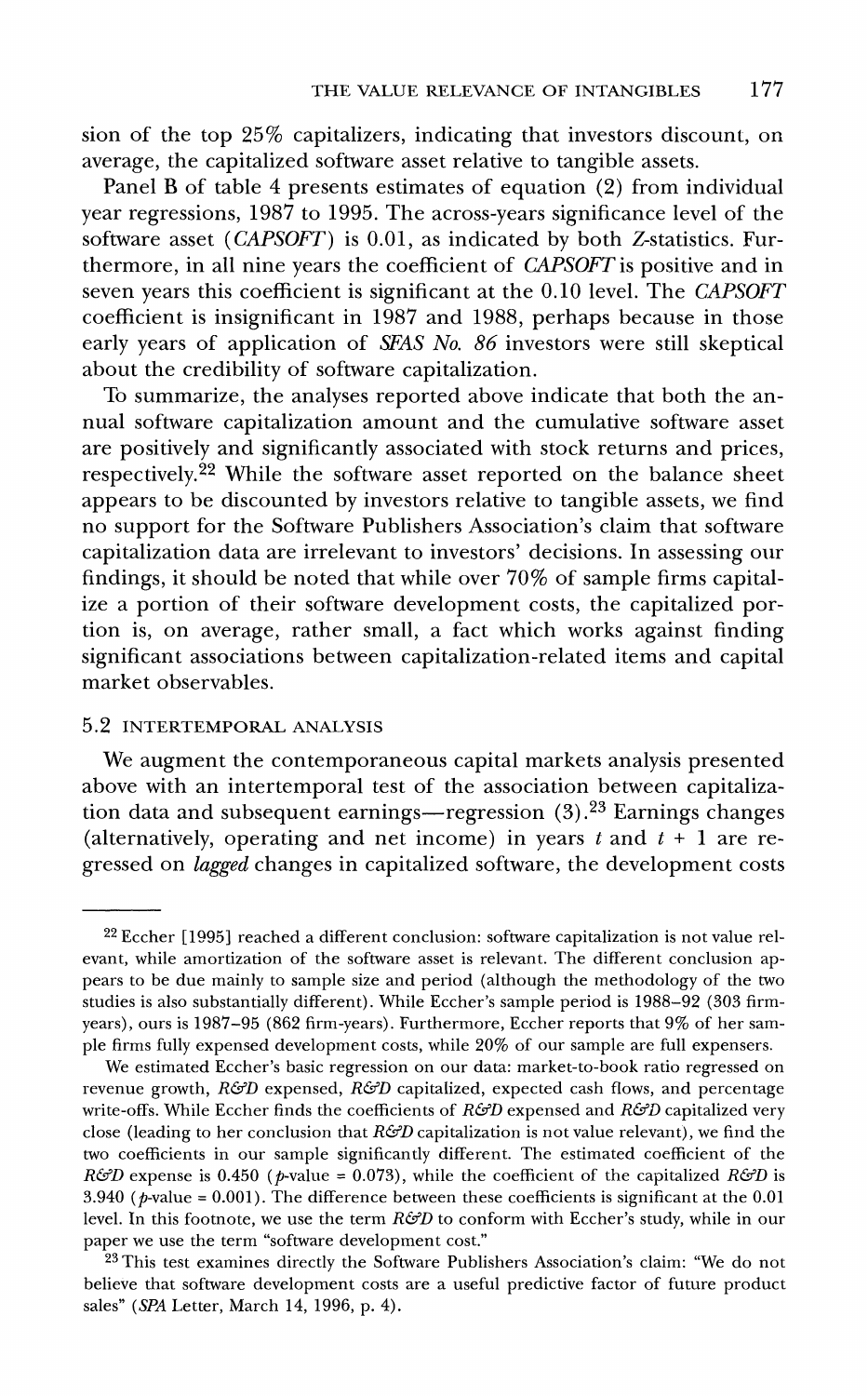**expensed by "expensers," and the development cost (uncapitalized portion) expensed by "capitalizers." Lagged changes in earnings and the predicted value (CAPPRE) from regressing capitalization intensity on five company attributes (section 3) are included as control variables. We**  expect that the lagged change in capitalized software  $(\Delta CAP)$  will be **positively associated with subsequent earnings, and the coefficient of lagged capitalized software (A CAP) will be larger than that of the lagged**  expensed development costs of full expensers ( $\triangle EXP$ ) and that of "cap**italizers" (AEXPCAP), since the former reflects products which passed a feasibility test, while the latter two include both early research costs and costs of failed projects.** 

**Regression (3) estimates, presented in table 5, confirm our expecta**tions. The coefficients of the lagged  $(t - 1)$  change in annual capitali**zation (ACAP) are positive and highly significant in each of the four regressions (operating and net income and one-year- and second-yearahead earnings), indicating that the capitalization change variable is associated with subsequent earnings changes. Furthermore, in each of the**  four regressions the coefficient of capitalized software  $(\Delta CAP)$  is larger **than the coefficient of the development costs expensed by "expensers" (AEXP), which in turn is larger than the coefficient of the development**  costs expensed by "capitalizers" ( $\triangle$ *EXPCAP*).<sup>24</sup> This order of coefficient sizes is consistent with the reasoning of *SFAS No. 86* that capitalized soft**ware reflects the costs of projects close to fruition and should therefore be strongly associated with near-term earnings, whereas the development costs of "expensers" reflect the costs of both feasible and prefeasibility projects, which should not be as strongly associated with near-term earnings. The development costs expensed by "capitalizers" reflect both prefeasibility costs and costs of failed projects, consistent with little or no association with subsequent earnings. Note also that the coefficients of the development costs of "expensers" (AEXP) are statistically significant in the four regressions, while those of "capitalizers" (AEXPCAP) are insignificant (except for the bottom regression). This probably reflects the fact that the development expense of full expensers often includes cost of projects which passed a feasibility test, despite the fact that those firms chose to fully expense them, while the development expense of "capitalizers" reflects only prefeasibility or failed projects.** 

### **5.3 QUALITY OF EARNINGS**

**It is sometimes argued that capitalization of intangibles adversely affects the quality of reported earnings because it is based on subjective** 

**<sup>24</sup>In the top regression (one-year-ahead operating income), the difference between**  the coefficients of  $\triangle CAP$  and  $\triangle EXP$  is insignificant, but both coefficients are significantly **larger than the coefficient of AEXPCAP In the other three regressions, the coefficients of**   $\triangle$ CAP are significantly larger (at the 0.01 level) than the coefficients of  $\triangle$ EXP and those **of AEXPCAR**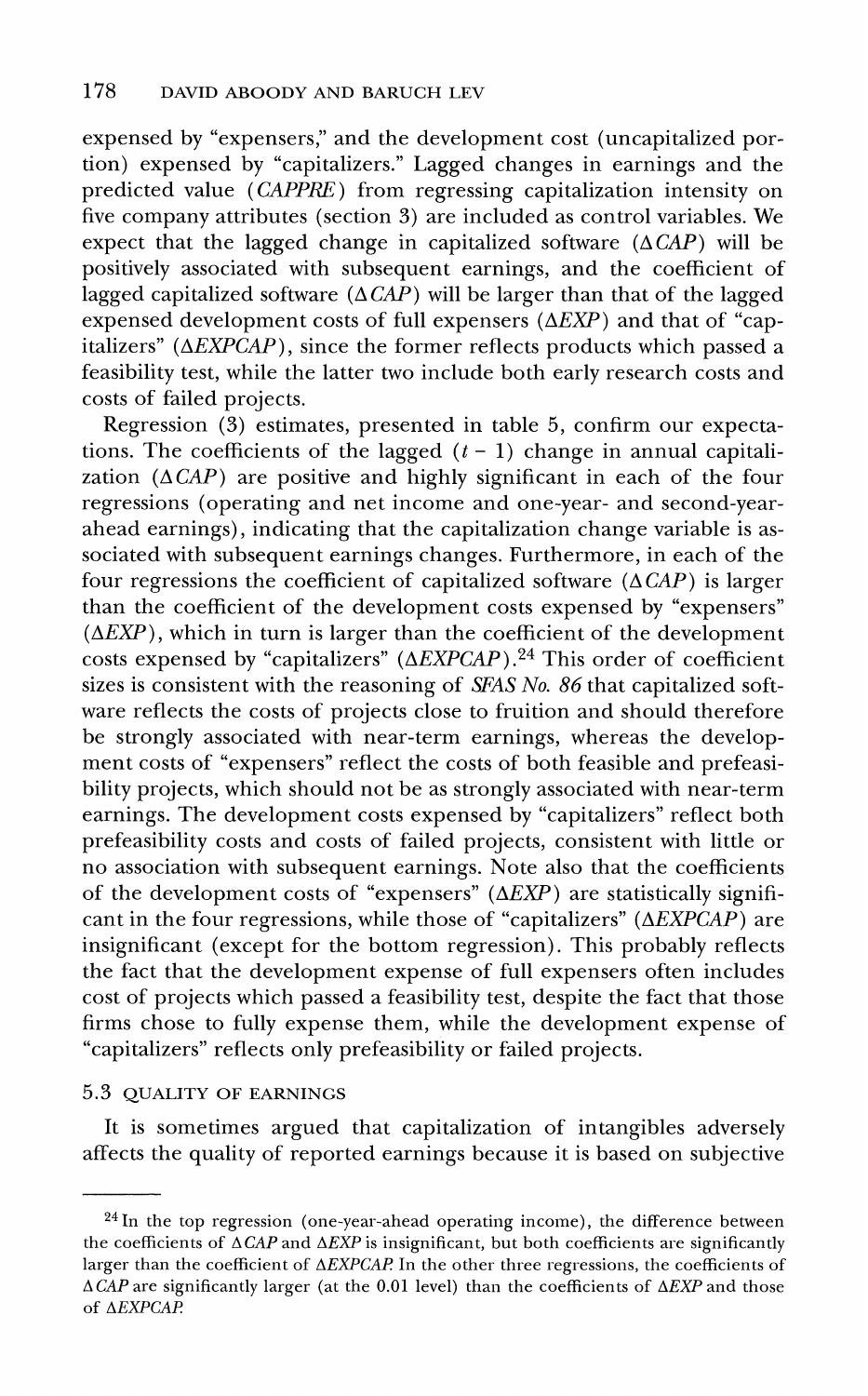| Í<br>۱Ō |
|---------|
| Ŀ.      |
|         |
| α       |
|         |
|         |
|         |
|         |

|                                                                                                                                               |                                                                                                                                                                                                                                 |                                                                                                                                                                                                                                                                  |                                        |                |                |           | I I F    |          |                   |                    |            |                  |         |
|-----------------------------------------------------------------------------------------------------------------------------------------------|---------------------------------------------------------------------------------------------------------------------------------------------------------------------------------------------------------------------------------|------------------------------------------------------------------------------------------------------------------------------------------------------------------------------------------------------------------------------------------------------------------|----------------------------------------|----------------|----------------|-----------|----------|----------|-------------------|--------------------|------------|------------------|---------|
|                                                                                                                                               |                                                                                                                                                                                                                                 |                                                                                                                                                                                                                                                                  | Adjusted $R^2$                         |                | 0.146          |           | 0.238    |          |                   | 0.333              |            | 0.271            |         |
|                                                                                                                                               |                                                                                                                                                                                                                                 |                                                                                                                                                                                                                                                                  | $\mathcal{C}APPE_{i,t-1}$              |                | 0.082          | (1.030)   | 0.008    | (0.101)  |                   | $-0.400$           | $(-3.922)$ | 0.103            | (0.961) |
|                                                                                                                                               |                                                                                                                                                                                                                                 |                                                                                                                                                                                                                                                                  | $\Delta EXPCAP_{i,t-1}$                |                | 0.095          | (0.643)   | $-0.028$ | $-0.223$ |                   | 0.052              | (1.168)    | 0.260            | (5.961) |
| cannum manhacana num mormanide amor                                                                                                           |                                                                                                                                                                                                                                 |                                                                                                                                                                                                                                                                  | $\Delta Exp_{:t-1}$                    |                | 0.256          | (3.627)   | 0.128    | (1.699)  |                   | 0.189              | (1.428)    | 0.366            | (1.998) |
|                                                                                                                                               |                                                                                                                                                                                                                                 |                                                                                                                                                                                                                                                                  | $\Delta\mathit{CAP}_{i.t-1}$           |                | 0.309          | (3.696)   | 0.291    | (9.972)  |                   | 1.432              | (11.185)   | 1.013            | (5.461) |
|                                                                                                                                               | $\sum_{\gamma\;=\;87} \; \beta_0 \gamma Y R_{it} + \beta_1 \Delta O^t_{i,t-1} + \beta_2 \Delta G A P_{i,t-1} + \beta_3 \Delta E X P_{i,t-1} + \beta_4 \Delta E X P C A P_{i,t-1} + \beta_5 C A P P R E_{i,t-1} + \epsilon_{it}$ | $\Delta NI_{it} \,\,=\,\, \sum_{\gamma \,=\,\, 87}\,\beta_{0\gamma}Y R_{it} + \beta_{1}\Delta NI_{i,t-1} + \beta_{2}\Delta\,C A P_{i,t-1} + \beta_{3}\Delta EXP_{i,t-1} + \beta_{4}\Delta EXPC A P_{i,t-1} + \beta_{5}C A P P R E_{i,t-1} + \epsilon_{it}$<br>94 | $\Delta NI_{i,t-1}(\Delta Ol_{i,t-1})$ |                | $-0.075$       | $(-2.75)$ | 0.140    | (5.125)  |                   | 0.040              | (2.886)    | 0.098            | (9.481) |
| Regression of Earnings (Operating and Net Income) in Years t and t + 1 on Capitalization Related Variables in t - 1 (t-values in parentheses) | Models: $\Delta O l_{it}$ =                                                                                                                                                                                                     |                                                                                                                                                                                                                                                                  | Dependent Variable                     | One-Year-Ahead | $\Delta O I_t$ |           | ΔNI,     |          | Second-Year-Ahead | $\Delta O I_{t+1}$ |            | $\Delta M_{t+1}$ |         |

**Capitalization and Subsequent Earnings of Earnings (Operating and**   $\mathbf{B}$ **Income)**   $\tilde{a}$ **Years t**   $\frac{e}{a}$ **13-512 on**   $E$   $\beta$  $\mathbf{e} \cdot \mathbf{E}$  $\vec{E}$  and  $\vec{E}$ *<i><b>PP* **(t-values in parentheses) 94 Models: AOht = XE7 fOyYRit + tIAOIit-l**   $\mathbf{r}$ **f2ACAPi,-I + 03AEXPit-I + P4AEXPCAPit-1 + f5CAPPREit-l + Eit**   $\frac{4}{10}$  $\frac{1}{2}$   $\frac{1}{2}$   $\frac{1}{2}$ **= I f POYYRit + PANIiNt-I + t2ACAPit-I + 03AEXPvit-I + P4AEXPCAP~it- + f5CAPPREit-I + sit Y= 87 Variable ANIII ANIII AS** E E + 3 **ACAPit-I**   $\Xi$ |ဟိ  $\Xi$ **AEXPCAPit,1 LAP A**<br>I A A 코 A **৷** চিউ:  $\mathbb{R}$ ear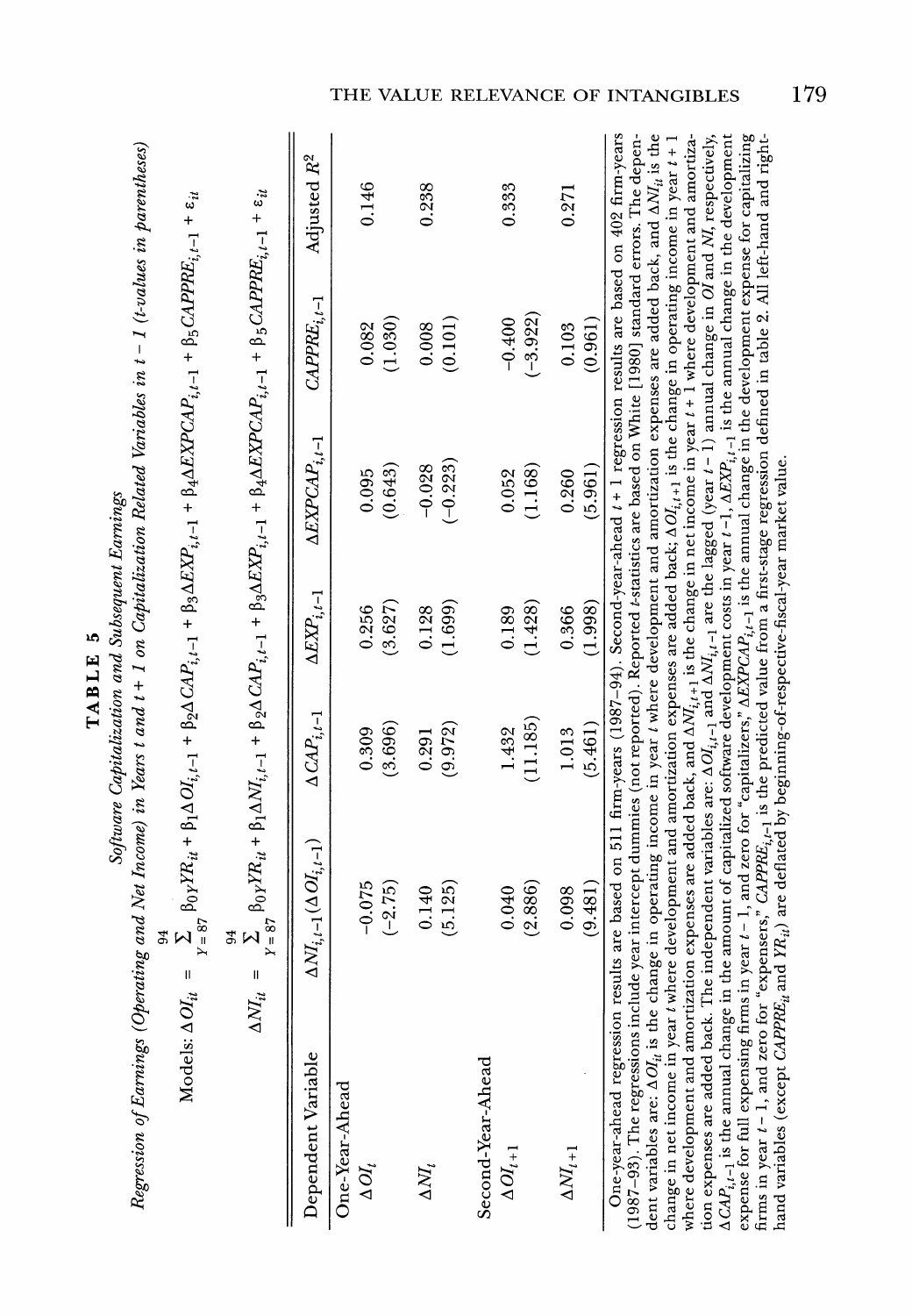**assumptions and is open to manipulation.25 If indeed investors perceive earnings under full expensing of software development costs to be of higher quality than earnings under capitalization, that is, if investors adjust the latter for the software capitalization, then the association between adjusted earnings (where the capitalization is reversed) and stock returns should be stronger than that between reported earnings (reflecting capitalization) and stock returns.** 

**We examined this question by regressing annual raw returns on the level and change of reported earnings, and alternatively on the level and change of adjusted earnings (the adjustment involves subtracting the capitalization of development costs from earnings and adding back to earnings the amortization of the software asset). Both the level and change of earnings are deflated by the beginning-of-period market value of the firm.** 

**We find that the estimated coefficients of the level and changes of reported earnings (0.441 and 0.528) are higher than the coefficients of adjusted earnings (0.265 and 0.373), and the R2 of the former regression (0.062) is reliably larger (at the 0.08 level) than that of the latter regression (0.036). We thus find no evidence that software capitalization reduces earnings quality.** 

### **6 Delayed Reaction to Expensing?**

**Evidence derived from the stock return analysis (table 3) indicates that investors distinguish between capitalized and expensed software development costs; while unexpected values of the former are positively associated with stock returns, unexpected values of the latter are not. The**  insignificant coefficient ( $\triangle EXP$  in table 3) of the development costs of **firms which, as a matter of policy, fully expense those costs is intriguing, since those firms obviously develop projects which pass feasibility tests. After all, many of the full expensers are successful software developers, and their profitability is, on average, higher than that of firms which capitalize development costs (see table 2). A possible explanation for the insignificant coefficient of the development costs of full expensers is that, absent disclosures about the progress of projects under development, investors cannot distinguish among costs of projects that passed the feasibility stage, prefeasibility costs, and costs of failed projects.26 Given this uncertainty, investors may discount the development costs of full expensers.** 

**<sup>25</sup> For example: "And, the last point, which I think is a critical point from my view is that [software capitalization] overall would reduce the quality of earnings. It would make it more difficult for me to assess which companies are doing well or not" (James Mendelson, software analyst at Morgan Stanley, testifying at the FASB public hearings, May 2-3, 1985; p. 1142 of the Public Record).** 

**<sup>26</sup> Recall that SFAS No. 86 is intended to enable investors to make such a distinction.**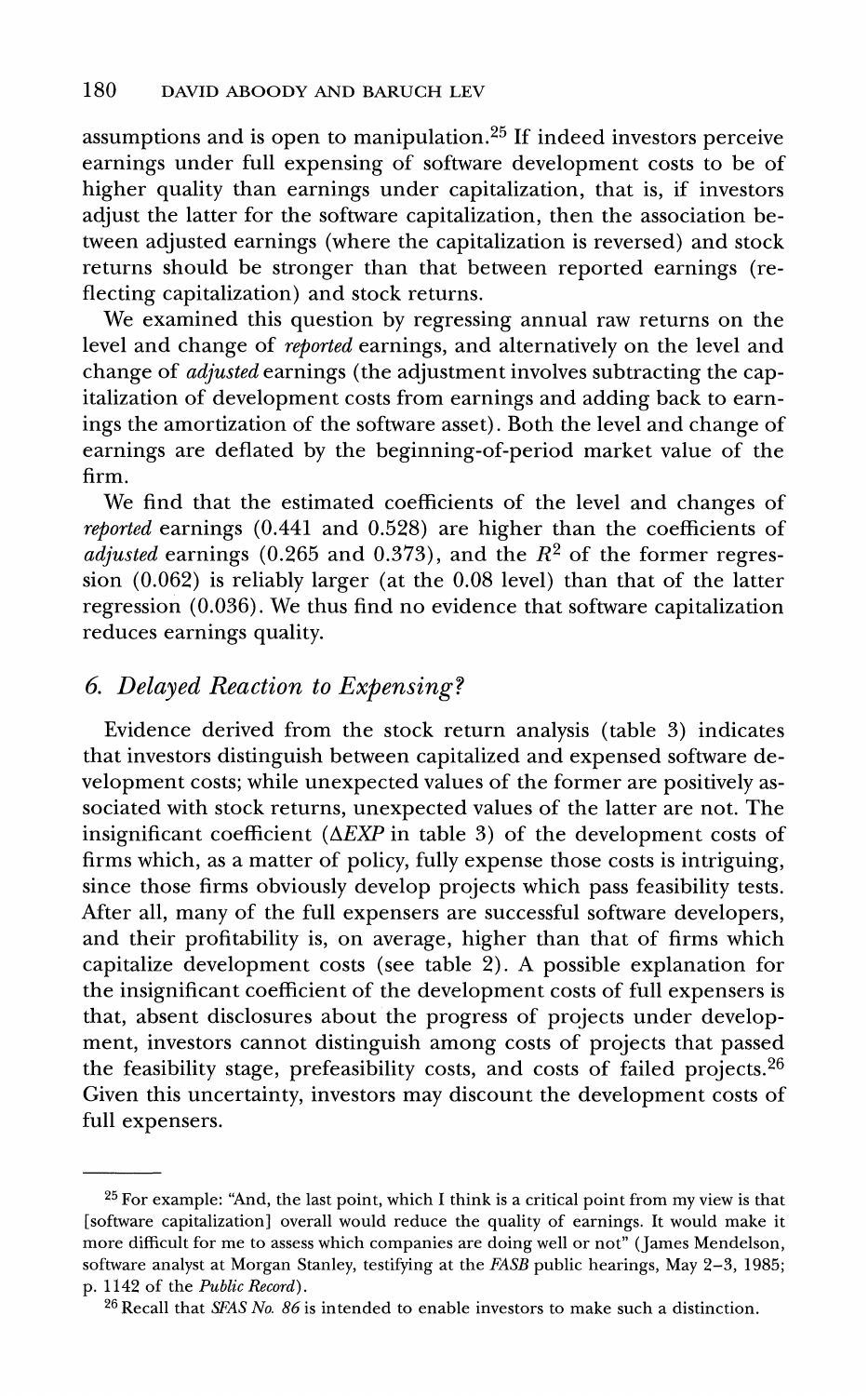**We examine this conjecture by testing for an association between current development costs and future stock returns. Specifically, if the development costs of full expensers are discounted because of investor uncertainty about the progress of the underlying projects, the resolution of this uncertainty as projects reach fruition should induce positive returns. In contrast, the development costs of "capitalizers," which provide information on the success of their production efforts by the act of capitalization, should not be associated with subsequent returns. This test is formalized in (4).** 

$$
R_{i,t+n} = \sum_{Y=87}^{95} \beta_{0Y} Y R_{it} + \beta_1 C A P_{it} + \beta_2 E X P_{it} + \beta_3 E X P C A P_{it} + \beta_4 M V_{it}
$$
  
+  $\beta_5 B E T A_{it} + \beta_6 L A G R E T_{it} + \beta_7 M B_{it} + \varepsilon_{it}$  (4)

where  $R_{i, t+n}$  ( $n = 1, 2, 3$ ) is the firm's annual stock return in the first, sec**ond, and third year after fiscal t (the return cumulation starts in the**  fourth month after end of fiscal t).  $CAP_{it}$  is the annual software capitalization,  $EXP_{it}$  is the annual software development expense of "expensers," and  $\vec{EXPCAP}_{it}$  is the annual software development expense of "capitalizers."  $MV_{it}$  is the log of market value of firm i three months after end of fiscal year t,  $BETA_{it}$  is the firm's *CAPM* beta calculated over 100 days before fiscal year-end,  $LAGRET_{it}$  is the firm's annual stock return cumulated **from nine months before fiscal t year-end through three months after it,**  and  $M/B_{it}$  is the firm's market value three months after end of fiscal year t divided by its book value. The right-hand variables  $CAP_{it}$ ,  $EXP_{it}$ , and  $EXPCAP_{it}$  are scaled by fiscal year t market value. Size  $(MV_{it})$ , risk ( $BETA_{it}$ ), and market-to-book ( $MIB_{it}$ ) are risk and performance control variables (e.g., Fama and French [1992]). The recent return  $(LAGRET_{it})$ **accounts for price momentum (Brennan, Chordia, and Subrahmanyam [1998]). Controlling for those risk and performance dimensions allows us to focus on the incremental association between software development costs and subsequent returns.** 

**Estimates of (4) are reported in table 6 for each of the three years following year t. Consistent with our conjecture, the development costs of full expensers (EXP), which were not associated with contemporaneous returns (table 3), are positively and significantly associated with future returns. The size of the coefficient decreases over time as information about products under development is revealed to the market.27 The information revelation is relatively quick (2-3 years), commensurate with the typically short production period of software products. The association between full expensers' development costs and subsequent returns** 

**<sup>27</sup>We also estimated regression (4) for individual years 1985-94 (not reported in table 6). The across-year significance tests indicate the coefficient of EXP is positive and statistically significant at the 0.01 level in all three subsequent years (in table 6, pooled results, the coefficient is insignificant in the third year).**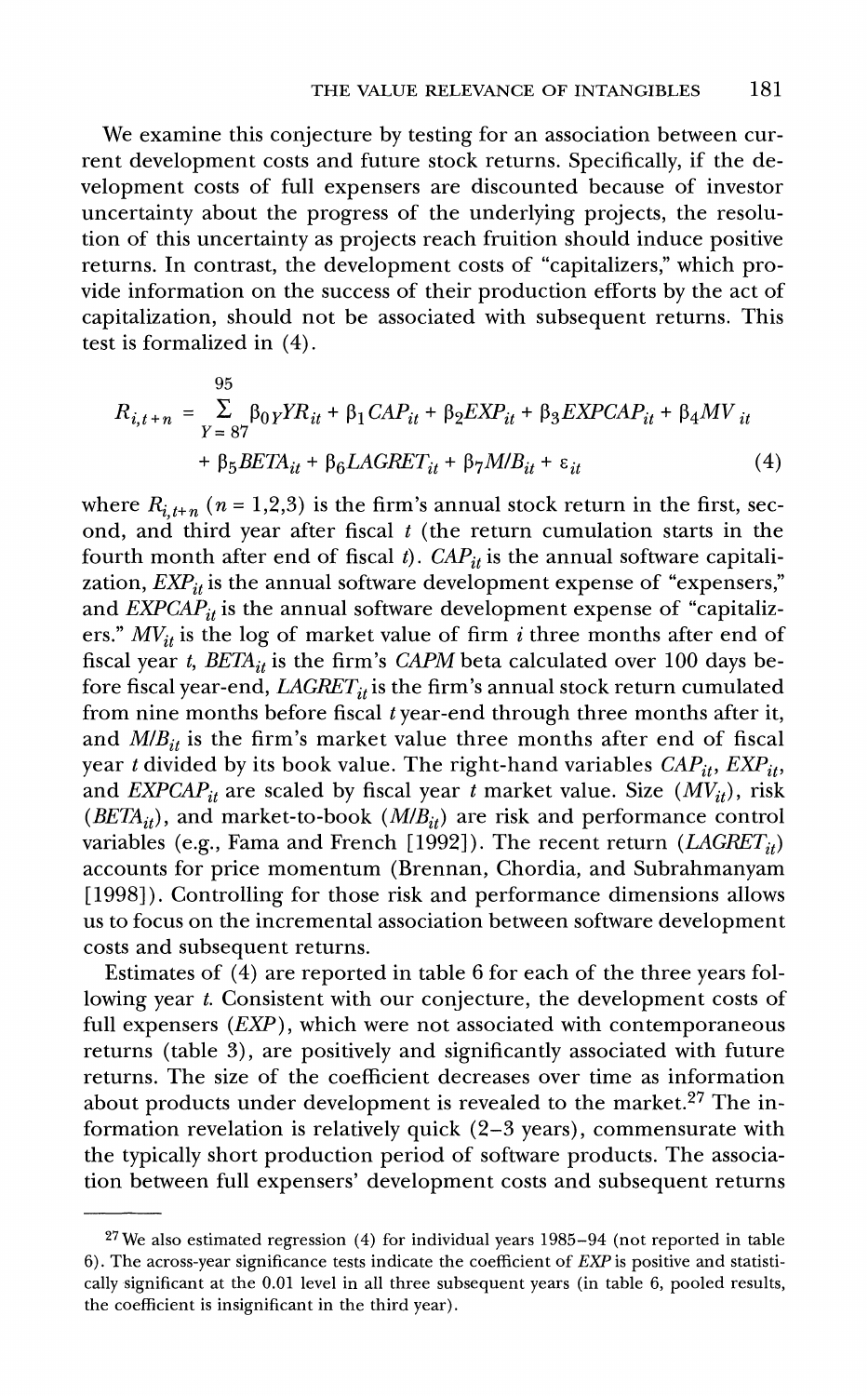|                                                                                                                                                                                                                                                                                                              |                |               |                                                      | TABLE 6  |            |               |            |                         |
|--------------------------------------------------------------------------------------------------------------------------------------------------------------------------------------------------------------------------------------------------------------------------------------------------------------|----------------|---------------|------------------------------------------------------|----------|------------|---------------|------------|-------------------------|
| Regression Estimates of Annual Future Stock Returns on Software Development Costs and Control Variables (t-values in parentheses)                                                                                                                                                                            |                |               | Software Capitalization and Subsequent Stock Returns |          |            |               |            |                         |
| $\textbf{Model:} \ R_{it+n} = \sum_{Y\,=\, {\cal S}_I} \ \beta_{0Y} Y R_{it} + \beta_1 \, G A P_{it} + \beta_2 E X P_{it} + \beta_3 E X P C A P_{it} + \beta_4 M V_{it} + \beta_5 B E T A_{it} + \beta_6 L A G R E T_{it} + \beta_7 M I B_{it} + \epsilon_{it}$                                              |                |               |                                                      |          |            |               |            |                         |
| Dependent Variable                                                                                                                                                                                                                                                                                           | $\emph{CAL}_i$ | $\emph{ER}_i$ | EXPCAP,,                                             | $M_{ii}$ | BETA,,     | $LAGRET_{it}$ | $MB_{ii}$  | Adjusted R <sup>2</sup> |
| Raw Return $(t + 1)$                                                                                                                                                                                                                                                                                         | 0.035          | 0/17          | 0.389                                                | 0.63     | 0.030      | $-0.025$      | $-0.007$   | 0.124                   |
|                                                                                                                                                                                                                                                                                                              | (0.089)        | 4.825)        | (2.126)                                              | (4.076)  | 0.924)     | $(-0.837)$    | $(-2.417)$ |                         |
| Raw Return $(t + 2)$                                                                                                                                                                                                                                                                                         | 0.031          | <b>166</b>    | 0.051                                                | 0.068    | $-0.049$   | $-0.036$      | $-0.011$   | 0.136                   |
|                                                                                                                                                                                                                                                                                                              | (0.079)        | (2.942)       | 0.224)                                               | (3.868)  | $-1.126$   | (1.097)       | $(-2.318)$ |                         |
| Raw Return $(t + 3)$                                                                                                                                                                                                                                                                                         | $-0.160$       | 0.390         | $-0.325$                                             | 0.071    | $-0.098$   | 0.001         | $-0.022$   | 0.180                   |
|                                                                                                                                                                                                                                                                                                              | $(-0.391)$     | (0.957)       | $(-1.384)$                                           | (3.571)  | $(-1.861)$ | (0.022)       | $(-3.335)$ |                         |
| Regression results for one-year-, second-year-, and third-year-ahead raw returns are based on 559, 426, and 318 firm-years respectively (6 firm-years<br>identified as outliers were removed). The regressions include year intercept dummies (not reported). Reported estatistics are based on White [1980] |                |               |                                                      |          |            |               |            |                         |

**firm's CAPM year-end right-hand** 

**return years k** Retur **CAPit is the annual software**   $\ddot{\phantom{a}}$ **software**   $\mathbf{z}$ **software expense firms classified calculated** 

**Regression**   $\frac{1}{2}$  $\tilde{=}$ **95 Annual**   $\mathbf{F}_{\mathbf{E}}$ **Stock on**   $\frac{1}{2}$ **f2E** 3G **Costs**   $\Xi$  $T \, \vert \, \vec{B} \, \vert \,$ **Control**   $\sim$ **tages**  $\overline{a}$ standard errors.

**Estimates Software Returns Capitalization Software and TABLE 6 Subsequent Development Stock Returns Variables (t-values parentheses)**  t market value.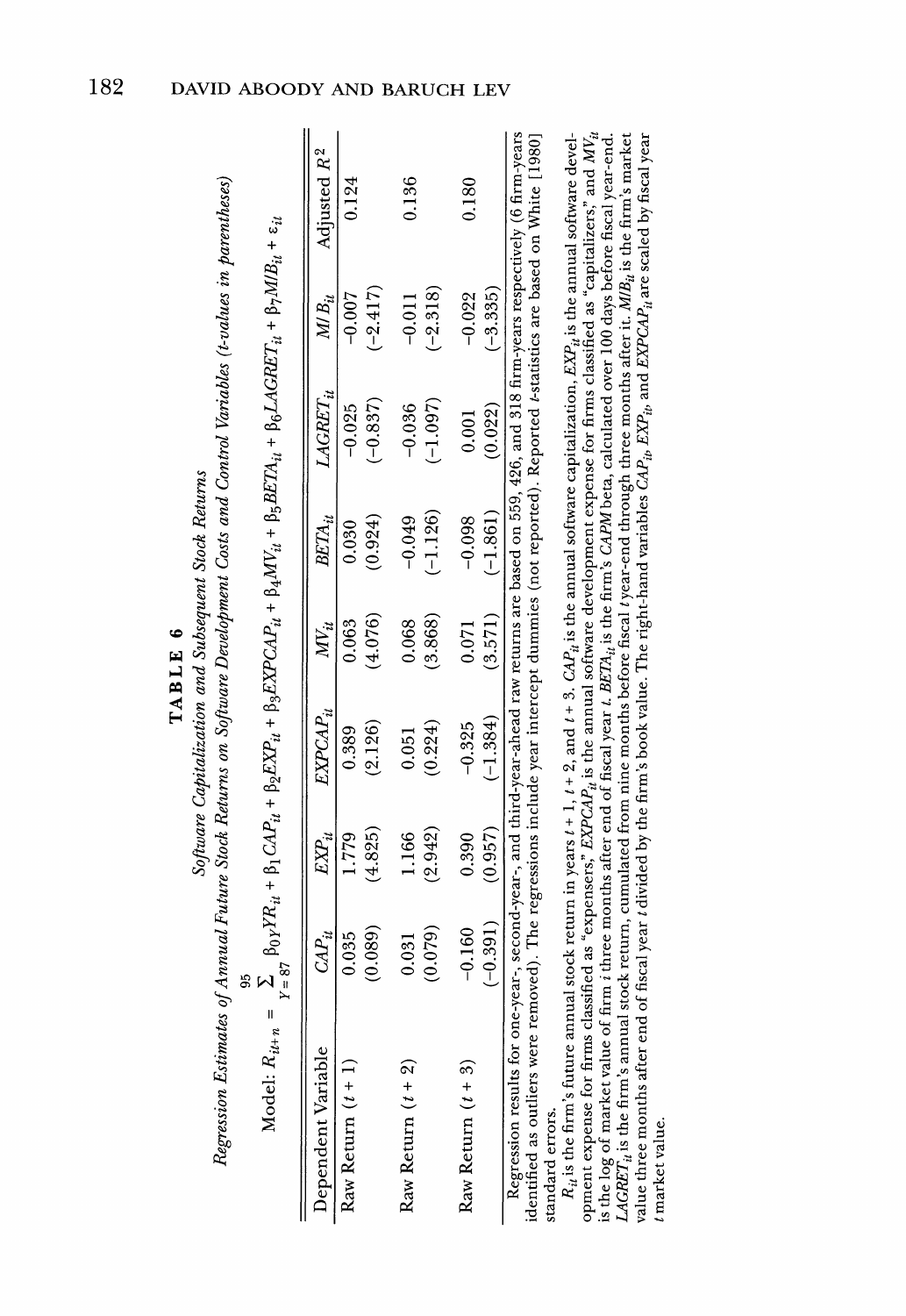**is both statistically significant and economically meaningful; on average, first-year- and second-year-ahead annual returns of 3.17% and 2.12%, respectively, are associated with the fully expensed development costs.** 

**Also, as conjectured, the development costs of "capitalizers" (CAP and EXPCAP**) are not generally associated with subsequent returns. The ex**ception is EXPCAP in the first-year-ahead regression, but note its small coefficient, 0.389, relative to that of full expensers, 1.779. This suggests that capitalization information affects the contemporaneous pricing of securities. Finally, it is unlikely that the different patterns of subsequent returns of capitalizing and expensing companies are due to different risk characteristics, since various risk dimensions are accounted for in expression (4) and all firms belong to the same industry.** 

**If, as suggested by the evidence in table 6, the full expensing of development costs is associated with a delayed investor reaction (underreaction), why don't all software companies capitalize development costs? Two answers are plausible. First, the delayed reaction might not be large enough to offset other managerial considerations, such as concern with analysts' claims that capitalization degrades the quality of earnings and the integrity of the balance sheet. Second, managers may not be aware of the uncertainty discount we document. After all, to the best of our knowledge, ours is the first comprehensive evidence consistent with delayed investor reaction to full expensing of software development costs.** 

### **7. Why the Petition to Abolish SFAS No. 86?**

**Our analysis indicates that data on capitalized software development costs summarize information relevant to investors. What, then, prompted the 1996 Software Publishers Association (SPA) petition to abolish SFAS No. 86? This question is particularly intriguing, given the considerable implementation flexibility afforded by this standard.** 

**An analysis of the reporting consequences of intangibles' capitalization vs. expensing (e.g., Beaver and Ryan [1997]) suggests that early in the life of a firm or an industry, when the growth of intangible investment generally exceeds the firm's return on equity, capitalization enhances reported income proportionately more than equity, implying a**  higher reported return on equity (*ROE*) or return on assets (*ROA*) un**der capitalization than under full expensing. As the firm matures, its profitability generally increases, while the rate of intangible investment declines; the enhancing effect of capitalization on income diminishes, while the cumulative effect of capitalization on equity or total assets increases, resulting in a higher ROE and ROA under expensing than under capitalization. The inflection point lies close to the point where the**  growth rate of intangible investment equals the firm's *ROE* under ex**pensing. From that point on, ROE (ROA) based on immediate expensing of intangible investments will be larger than ROE (ROA) based on capitalization. Similar reasoning applies to the level of reported earnings:**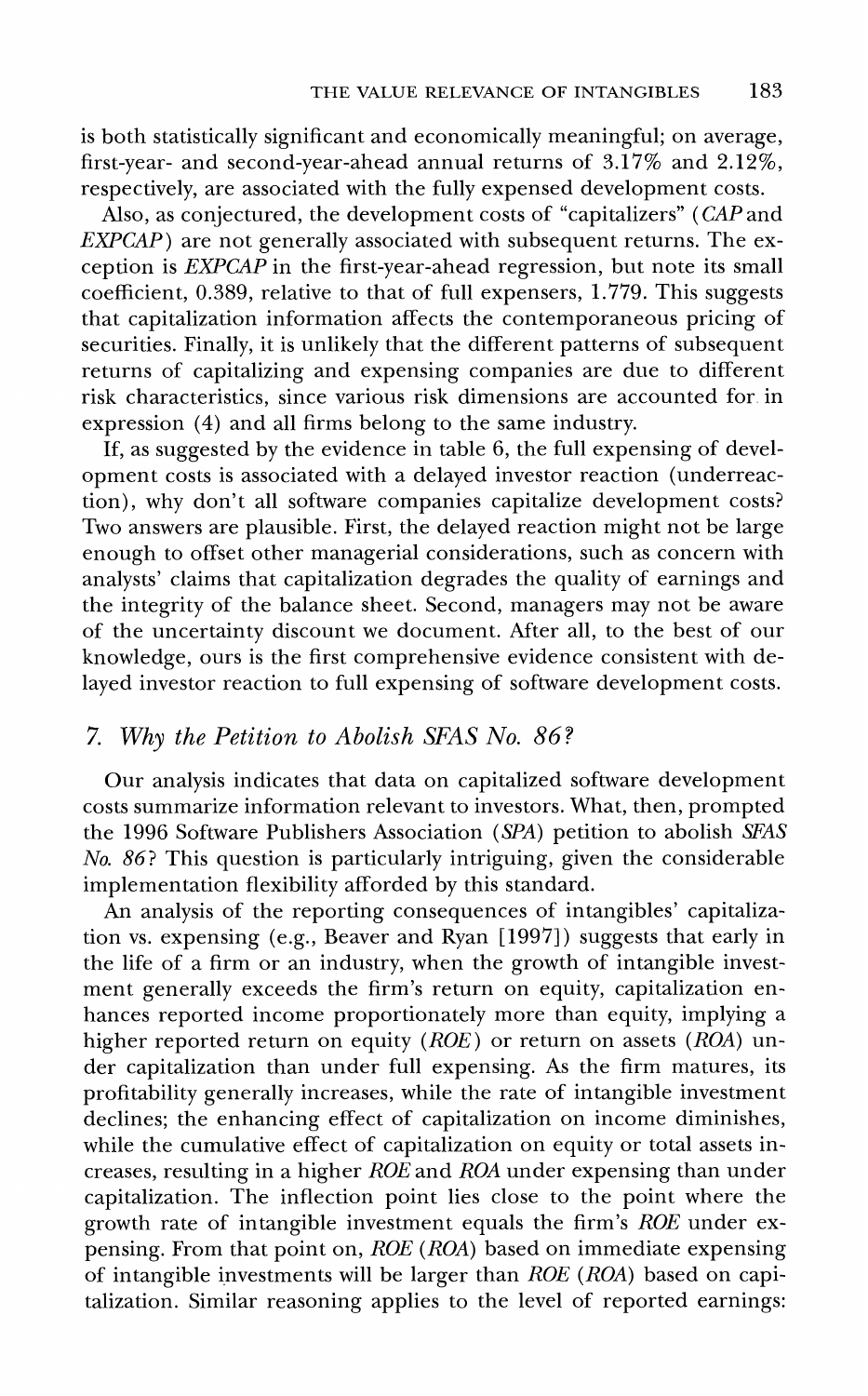**early on, capitalization enhances reported earnings, whereas during the mature phase of operations, the increasing amortization charges of the capitalized asset largely offset the income-enhancing effect of capitalization, rendering software capitalization less attractive than full expensing in terms of maximizing reported earnings: thus, the difference between earnings under capitalization and expensing changes over the life cycle of the firm.** 

**Many software companies have experienced a decreasing growth rate of software development costs and the consequent diminishing appeal of capitalization. Sample firms with eight years of data had in 1989 an average annual growth rate of software development costs (deflated by total assets) of 16.8%, declining to 5.6% in 1995. Obviously, capitalization of development costs in the mid-1990s was less attractive to these firms in terms of reported earnings than it was a decade earlier, which would provide incentives to lobby for the abolition of SFAS No. 86.** 

**To examine our conjecture about the diminished appeal of software capitalization in the 1990s, we computed for each sample firm and year the impact of development cost capitalization on reported earnings (i.e., annually capitalized amount divided by operating earnings before soft**ware development expense) and the impact of *amortization* of the soft**ware asset on reported earnings (i.e., annual amortization divided by operating earnings before software development expense). The former (capitalization) factor increases reported earnings, while the latter (amortization) factor decreases earnings. Figure 1 presents the median yearly impacts of capitalization and amortization on operating earnings of the sample firms.** 

**It is clear from figure 1 that until 1993, the application of SFAS No. 86 substantially enhanced reported earnings. In 1993 and 1994 the gap between the income-enhancing effect of capitalization and the detracting effect of amortization diminished substantially, and it vanished in 1995. Thus, since 1993, software capitalization has become progressively less attractive in terms of reported earnings.28 Similar inferences are drawn from an analysis of sample firms' ROE (not reported).** 

**Our analysis, which is based on individual firms, does not explain why the industry petitioned the FASB for abolition of SFAS No. 86, rather than individual firms ceasing to capitalize development costs when capitalization no longer served their purposes. We conjecture that abolition of the standard is preferred over individual changes of accounting practice because the latter may be interpreted as an indication that the com-**

**<sup>28</sup> The decreasing bars for 1993-95 in figure 1 may convey the impression of a fast-falling rate of software capitalization and amortization. This, however, is not the case. As indicated by the bottom numbers in parentheses (to the right of the year), the decreasing capitalization and amortization impact on earnings during 1993-95 was mainly due to the increasing denominator-operating income before development costs expensing. Operating income increased at the median from \$11.02 million in 1992 to \$15.11 million 1995.**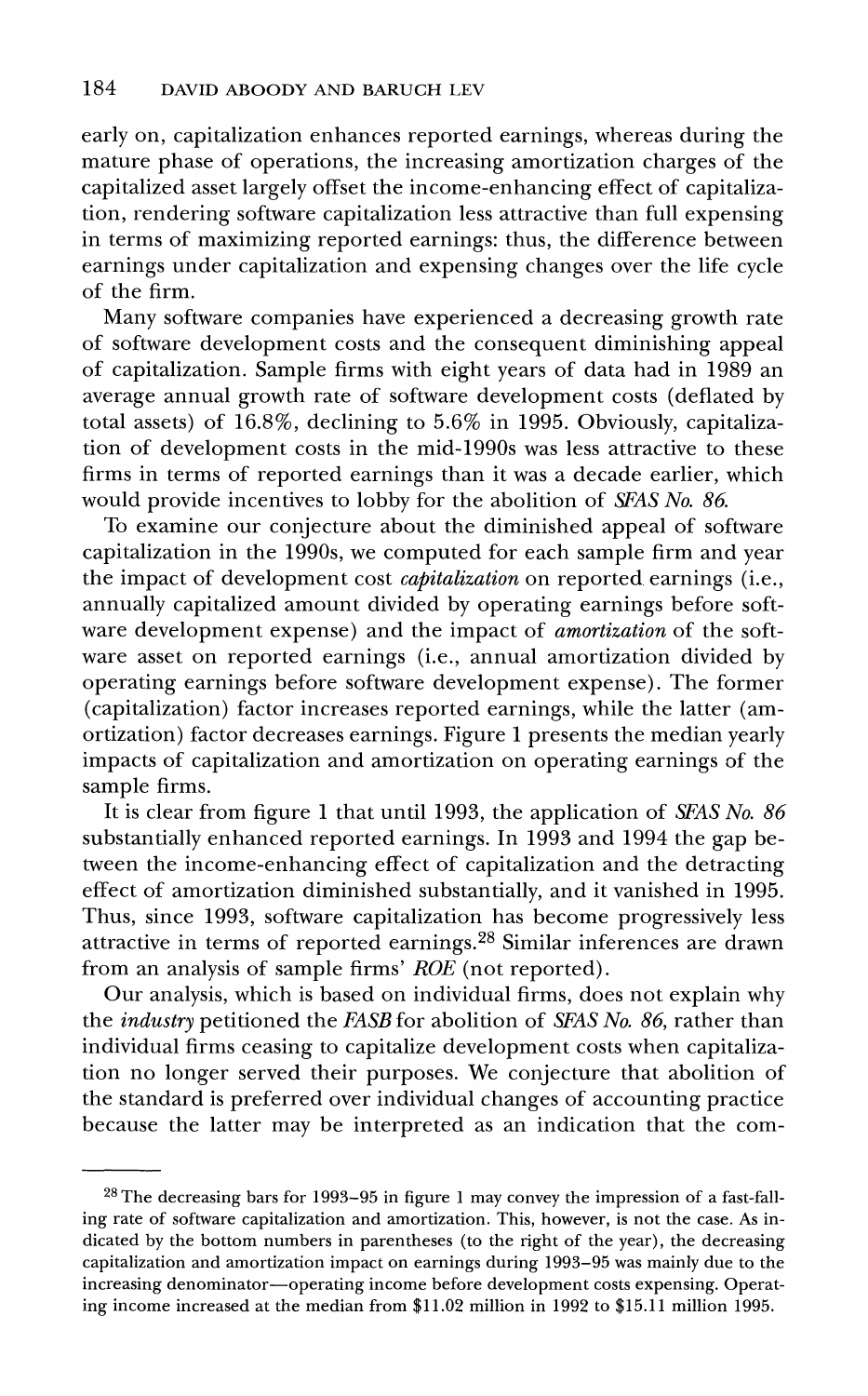

**FIG. 1. -The impact of software capitalization on reported earnings. Medians of yearly impacts on earnings (before development cost expensing) of software capitalization and the amortization of the software capital. (Numbers in parentheses to the right of the years are the median operating income plus the expensed development costs, in \$ millions.)** 

**pany's development process faltered. Specifically, abandoning capitalization may signal that projects under development failed to reach the technological feasibility required by SEAS No. 86 for capitalization (see**  Appendix A). In contrast, when all firms stop capitalizing because of a **change in accounting standard, such negative inferences are avoided.29** 

### **8. Analysts' Motives**

**Analysts' skepticism toward the capitalization of software development costs is even more intriguing than managers' \*30 A priori, capitalization** 

**<sup>29</sup>We do not claim that our conjecture about the diminishing appeal of capitalization in the 1990s is the only motive of software companies to abolish SFAS No. 86 There may be, for example, validity to the SPA arguments that "the time permitted for a successful software development cycle has been significantly shortened ... [and] the technical complexity of the software being developed today have significantly increased the uncertainty of successful completion of development projects" (SPA Letter, March 14, 1996). However, we have no way to empirically examine these arguments, nor did the SPA provide support for them.** 

**<sup>30</sup> For a summary of analysts' opposition to SFAS No. 86, see the Financial Analysts Federation's letter of May 13, 1985 to the FASB (the Public Record, pp. 776-77). Currently, such opposition is expressed in the AIMR report [1993, pp. 50-51]: "We are not enamoured of recording self-developed intangible assets unless their values are readily apparent."**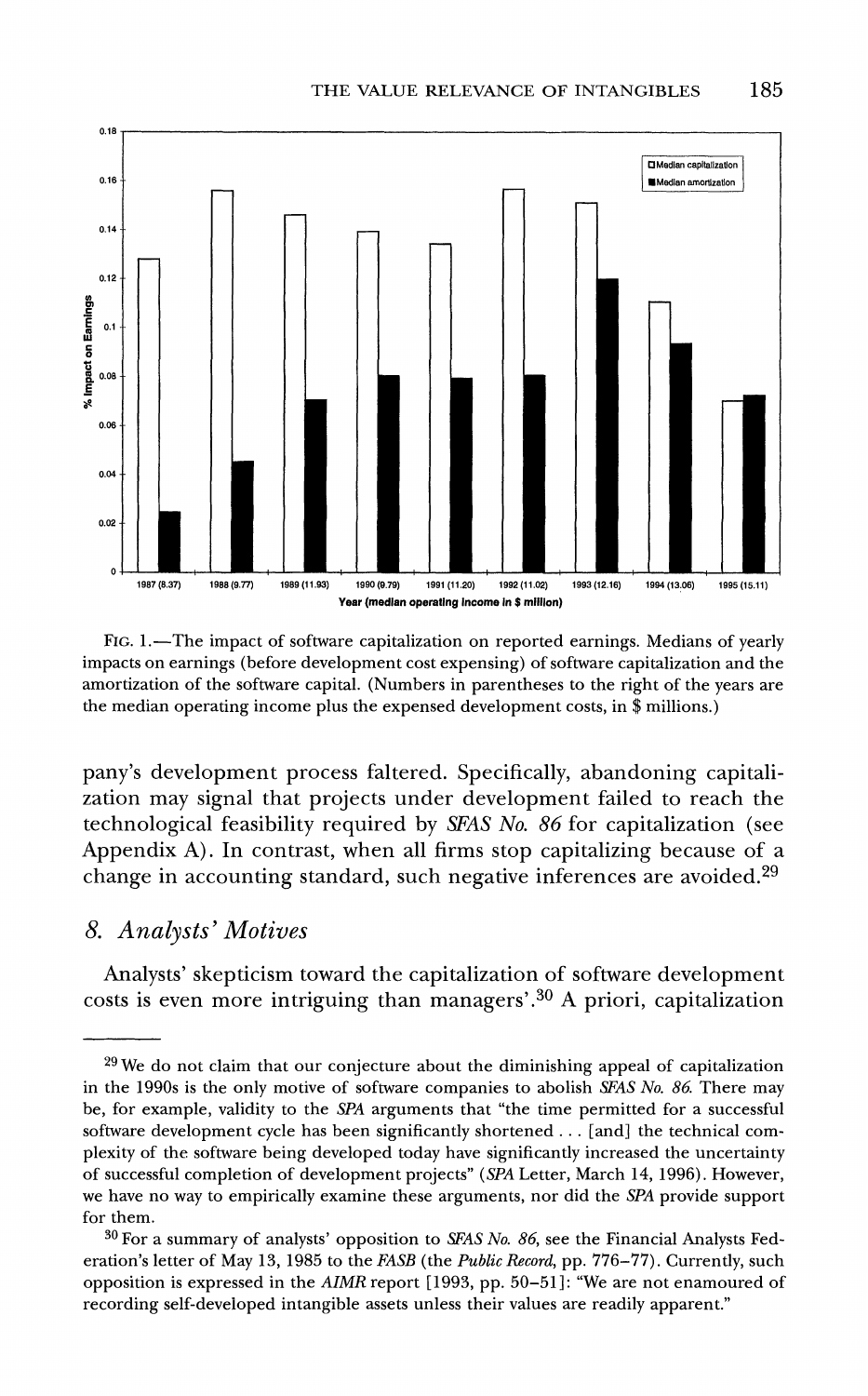**allows managers to inform investors about the progress and success of the software development program. In the worst case, if concerns about manipulation are overwhelming, software capitalization can be easily undone by subtracting the periodic capitalized amount from earnings. Of course, if well-connected analysts obtain private operating information on products under development, their success rate, and expected market share, then analysts' objection to the public disclosure of such information (partially provided via the capitalization and amortization of software development costs) is understandable.** 

**This self-serving motive is very difficult to substantiate empirically. We therefore focus on another, perhaps equally compelling, explanation for analysts' opposition to capitalization, which is related to the effect of software capitalization on the accuracy of analysts' earnings forecasts. Software development costs typically account for 20-30% of revenues; capitalization of an unknown portion of such a large cost component increases the difficulty of predicting the development expense (total development cost minus capitalization) and consequently predicting earnings, since the amount capitalized each period is determined by the largely unpredictable success rate and profit potential of the products under development. Analysts concerned with the size of their earnings forecast errors can therefore be expected to view capitalization negatively.31** 

**To examine this conjecture, we computed analysts' relative earnings forecast errors for the sample firms (reported annual earnings per share minus Zacks analysts' forecasts, divided by stock price at year-end). We expect a positive association between the absolute size of analysts' forecast errors and the extent of software capitalization.32 We measure the extent of software capitalization by the annual amount capitalized, scaled** 

**<sup>31</sup>The sample data on the relative volatility of software development expenses with and without capitalization are consistent with this conjecture. Specifically, we computed for capitalizing firms with at least six years of data in the sample the firm-specific variance of total annual development costs and the part of the cost that was expensed. By our conjecture, the former (which is analogous to the software expense of full expensing firms) should be smaller than the latter. This indeed is the case; the sample mean (median) of the variances is 0.0957 (0.0630) for total developments costs and 0.1319 (0.0804) for the expensed part of development costs (i.e., total cost minus capitalization). The difference in the means (medians) is significant at the 0.07 (0.01) level. Capitalization is thus associated with an increased variance of the portion of software development cost which is expensed.** 

**<sup>32</sup> As a first cut, we computed the sample mean and median of analyst forecast errors for software capitalizing and full expensing firms. The mean (median) errors for "capitalizers" are 0.010 (0.0017) and for "expensers" 0.0079 (0.0006). Thus, consistent with our conjecture, the forecast errors for "capitalizers" are larger than those of full expensers (the difference in the means is not significant at conventional levels, while that of the medians is significant at the 0.01 level). The above unconditional differences in the quality of forecasts may, of course, be due to factors unrelated to capitalization (e.g., firm size), hence we perform the regression analysis reported in table 7.**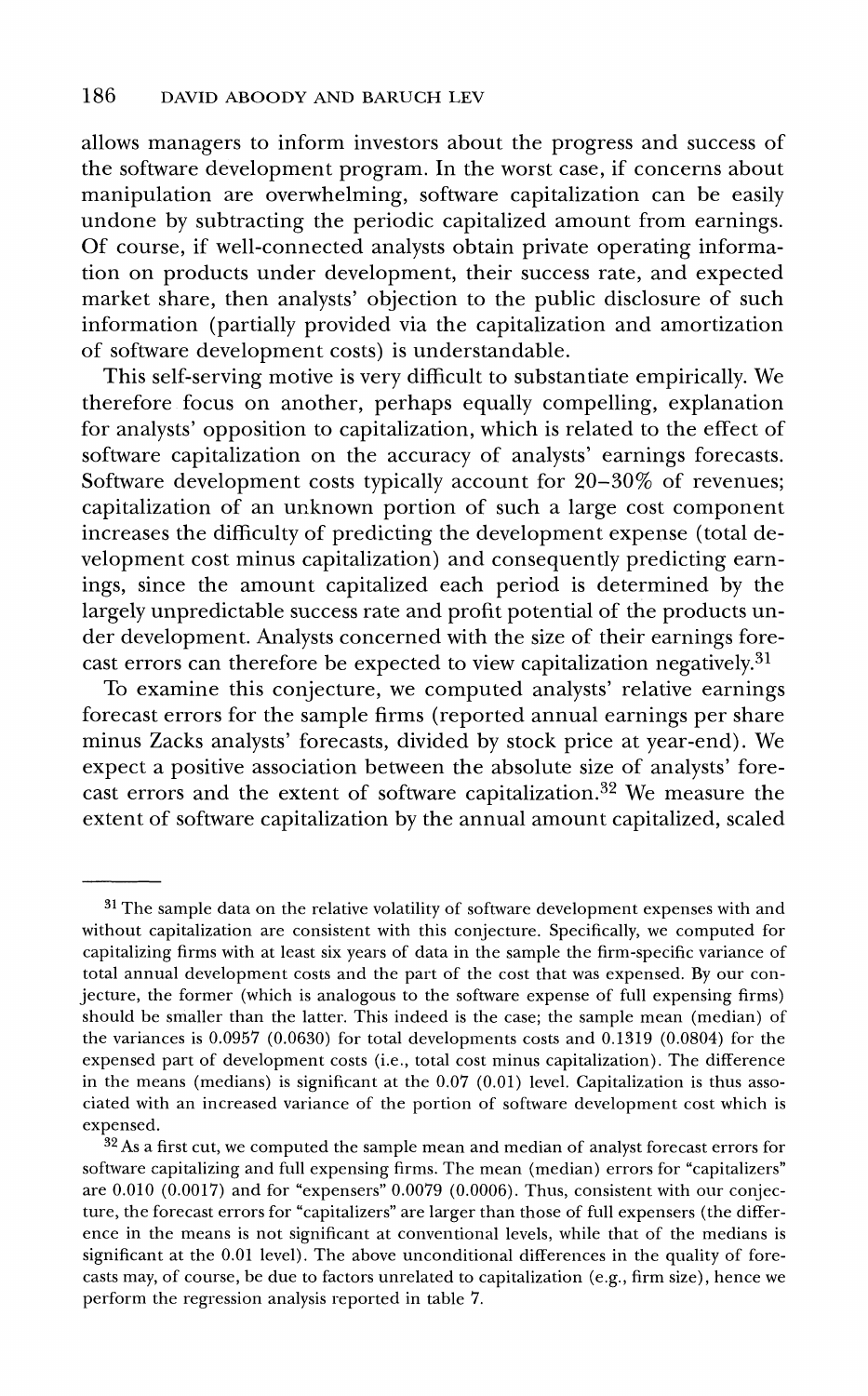**by beginning-of-year market value (CAP in expression (5)).33 We also control for factors related to forecast accuracy: the age (horizon) of the forecast, the number of analysts following the firm, and firm size.34 Expression (5) presents our regression model:** 

$$
FE_{it} = \sum_{Y=87}^{95} \beta_{0Y} Y R_{it} + \beta_1 CA P_{it} + \beta_2 N U M A N A_{it}
$$
  
+ 
$$
\beta_3 A G E_{it} + \beta_4 M V_{it} + \varepsilon_{it}
$$
 (5)

where  $FE_{it}$  is, alternatively, absolute value of individual analysts' relative **forecast errors, firm-specific average forecast error, or the firm's standard deviation of the forecast error. The forecast error is measured as the absolute value of reported annual EPS minus the forecast, scaled**  by end-of-year stock price.  $YR_{it}$  are year dummies,  $CAP_{it}$  is the annual **amount of software development cost which was capitalized by the firm,**  scaled by beginning-of-year market value, *NUMANA<sub>it</sub>* is the number of analysts following the firm,  $AGE_{it}$  is the interval (in days) between the forecast date and the earnings announcement date, and  $MV_{it}$  is the log **of the firm's market value of equity at year-end.** 

**Table 7 presents estimates from the three regression versions of (5). In a regression of absolute value of individual forecast errors on capitalization intensity and market value, CAP is positively associated with**  the absolute size of forecast errors, and size  $(MV)$  is negatively related **to the forecast error. The second regression in table 7 reports firmspecific absolute mean forecast errors regressed on capitalization intensity and all three control variables. Capitalized development costs (CAP) are positively associated with analysts' mean forecast error. Forecast age and firm size are significantly associated with the mean forecast error in the expected direction. Finally, in the third regression, capitalization intensity is also significantly and positively associated with the firm-specific standard deviation of analysts' forecasts.** 

**Our findings are thus consistent with the conjecture that analysts' objection to software capitalization may be related to the adverse effect of capitalization on the quality of their earnings forecasts. This conclusion seems to run counter to our previous conclusion (section 5.2) that capitalization improves the prediction of earnings. In fact, these findings are not inconsistent because the findings in section 5.2 (and table 5) are for earnings before the software expense. The analyst forecast results relate to reported earnings after the expensing of software development costs and indicate that capitalization introduces noise to these earnings.** 

**<sup>33</sup> Other capitalization intensity measures-annual capitalization to total development**  costs and the ratio of the capitalized asset to equity-yield results similar to those reported **in table 7.** 

**<sup>34</sup> See Mikhail, Walther, and Willis [1997] for the use of these control variables and references to original studies.**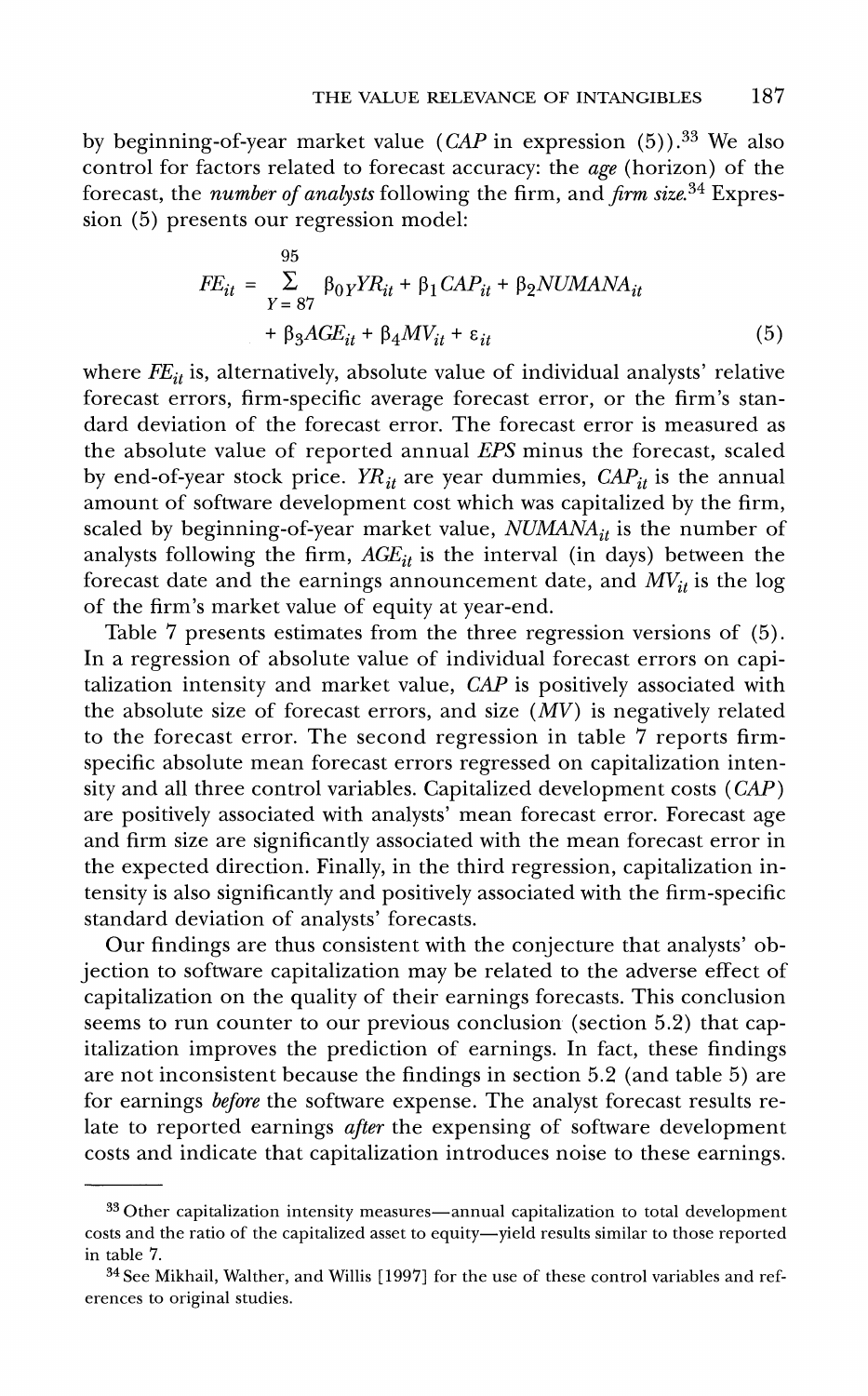#### **TABLE 7**

**Capitalization Intensity and the Quality of Analysts'Forecasts Regressions of Analysts'Forecast Errors of Earnings on Capitalization Variable and Controls (t-values in parentheses)** 

**95**   $\text{Models: } AFE_{it} = \sum_{V = 87} \beta_0 YFR_{it} + \beta_1 CAP_{it} + \beta_2 MV_{it} + \epsilon$  $\textit{MAFE}_{it} = \sum_{V = 0.7}^{95} \beta_{0} Y R_{it} + \beta_{1} \textit{CAP}_{it} + \beta_{2} \textit{NUMANA}_{it} + \beta_{3} \textit{AGE}_{it} + \beta_{4} \textit{MV}_{it} + \varepsilon_{it}$ **95** 

| $\begin{aligned} STDF{E}_{it} \;=\; \; \sum_{Y \;=\; 87} \; \beta_{0Y} Y R_{it} \;+\; \beta_{1} \,CAP_{it} \;+\; \beta_{2} NUMANA_{it} \;+\; \beta_{3} AGE_{it} \;+\; \beta_{4} MV_{it} \;+\; \varepsilon_{it} \end{aligned}$ |
|-------------------------------------------------------------------------------------------------------------------------------------------------------------------------------------------------------------------------------|
|                                                                                                                                                                                                                               |

| Dependent Variable | $CAP_{it}$ | $NUMANA_{it}$ | $AGE_{it}$ | $MV_{it}$  | Adjusted $R^2$ |
|--------------------|------------|---------------|------------|------------|----------------|
| $AFE_{it}$         | 0.288      |               |            | $-0.020$   | 0.08           |
|                    | (36.51)    |               |            | $(-12.44)$ |                |
| $MAFE_{it}$        | 0.113      | $-0.002$      | 0.007      | $-0.011$   | 0.22           |
|                    | (3.77)     | $(-0.34)$     | (2.80)     | $(-7.39)$  |                |
| $STDFE_{ir}$       | 0.015      | 0.001         | 0.001      | $-0.002$   | 0.29           |
|                    | (3.54)     | (1.71)        | (3.45)     | $(-10.35)$ |                |

**The first regression is based on 28,447 analysts forecast errors (137 independent firms). The second and third regressions are based on 538 firm-years (130 independent firms). The regressions are for the 1987-95 period and include year intercept dummies (not reported). Reported t-statistics are based on White [1980] standard errors.** 

The dependent variables are:  $\overline{AFE}_{it}$  is the absolute value of analyst forecast errors defined as reported EPS minus analyst forecast, deflated by price;  $MAFE_{it}$  is the firm-specific mean absolute fore**cast error (to be included in the regression at least three analyst forecasts per firm are required); and STDFEit is the standard deviation of the individual analyst forecasts around the consensus (to be included in the regression at least three analyst forecasts per firm are required). The independent**  variables are:  $CAP_{it}$  is the annual capitalized software costs divided by market value at beginning of year;  $NUMANA_{ii}$  is the natural log of the number of analysts following the firm;  $AGE_{ii}$  is the age of the forecast (in days), defined as the earnings announcement date minus the forecast date; and  $MV_{ii}$  is the **log of the firm's market value at the end of fiscal year t.** 

### **9. Concluding Remarks**

**We examine both the ten-year record of SFAS No. 86, the major exception in the United States to the immediate expensing of R&D, and the validity of arguments advanced in the March 1996 petition of the Software Publishers Association (SPA) to abolish SFAS No. 86. Our contemporaneous (stock prices and returns) as well as intertemporal (subsequent earnings) analyses indicate that capitalization-related variables (annual amount capitalized and the value of the software asset and its amortization) are significantly associated with capital market variables and future earnings. We conclude that software capitalization summarizes information relevant to investors. In generalizing our findings to the capitalization of intangibles, such as R&D, we should point out again that software capitalization reflects only the postfeasibility portion of the development cost component of R&D.**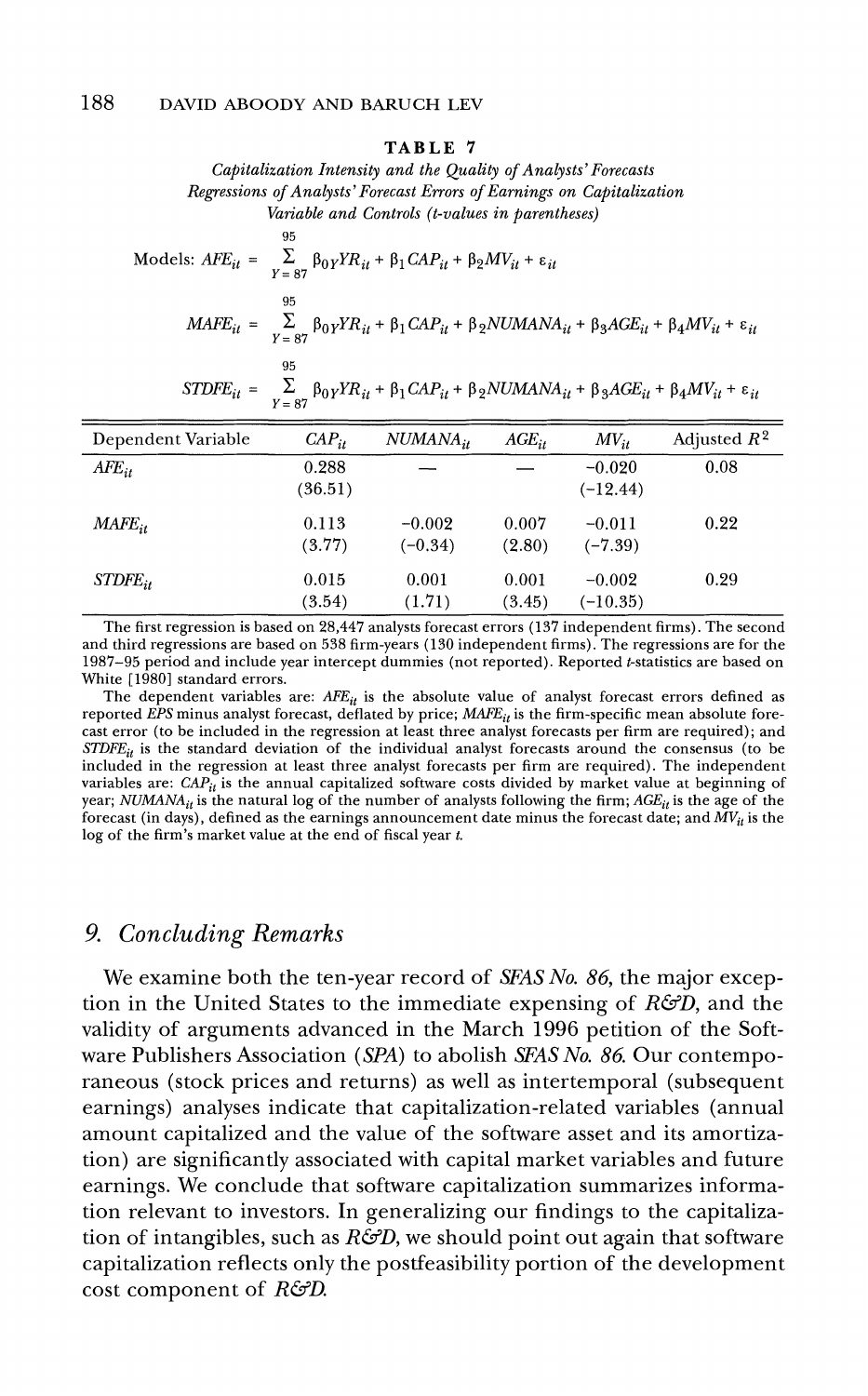**Regarding the motives underlying the SPA petition, we provide evidence that during the 1990s the appeal of software capitalization in terms of enhancing reported earnings continually diminished. As for financial analysts' skepticism about capitalization, we provide evidence that software capitalization is associated with larger errors in analysts' forecasts of earnings, due to the random element introduced to earnings by capitalization. This adverse effect of capitalization on the quality of forecasts may help explain the objections of some analysts to software capitalization in particular, and to the capitalization of intangible investments**   $(e.g., R\ddot{\mathcal{D}})$  in general.

### **APPENDIX A**

### **Summary of SFAS No. 86: Accounting for the Costs of Computer Software to be Sold, Leased, or Otherwise Marketed 35**

**This statement covers only software developed for sale, and not (1) software developed or purchased for internal use, or (2) software developed for other entities, based on a contractual agreement.** 

**The first stage of a software development program starts with the initiation of the software project and ends when technological feasibility is achieved. All costs incurred during this stage are expensed as research and development costs, according to SFAS No. 2 [1974].** 

**The conditions specified by SFAS No. 86 for the establishment of technological feasibility are essentially:** 

- **1. The detail program design has been completed, and all the technical requirements are met to produce the software.**
- **2. The enterprise has confirmed completion of the program design and that there are no technological uncertainties concerning development issues.**

**All development costs incurred during the second stage-from the establishment of technological feasibility to the date when the software is ready to be released to customers-should be capitalized as an asset (to be presented on the balance sheet as a long-term asset) and subsequently amortized. This capitalization lies at the core of the current study.** 

During the third stage—from ready-to-be-sold to the date of sale—the enter**prise incurs "inventory costs," such as duplicating software masters and developing training materials and packaging. These costs are capitalized as inventory on a unit-specific basis and are charged to cost of sales as the products are sold.** 

**The fourth and last stage of software project development starts with the software sale. All costs subsequently incurred (e.g., for maintenance and support) are immediately expensed** 

**The cumulative capitalized production costs (during stage 2), namely, the software asset, are amortized on a product-by-product basis. The greater of the** 

**<sup>35</sup> SAS No. 86 appeared in August 1985. This appendix is based on Jarnagin [1993].**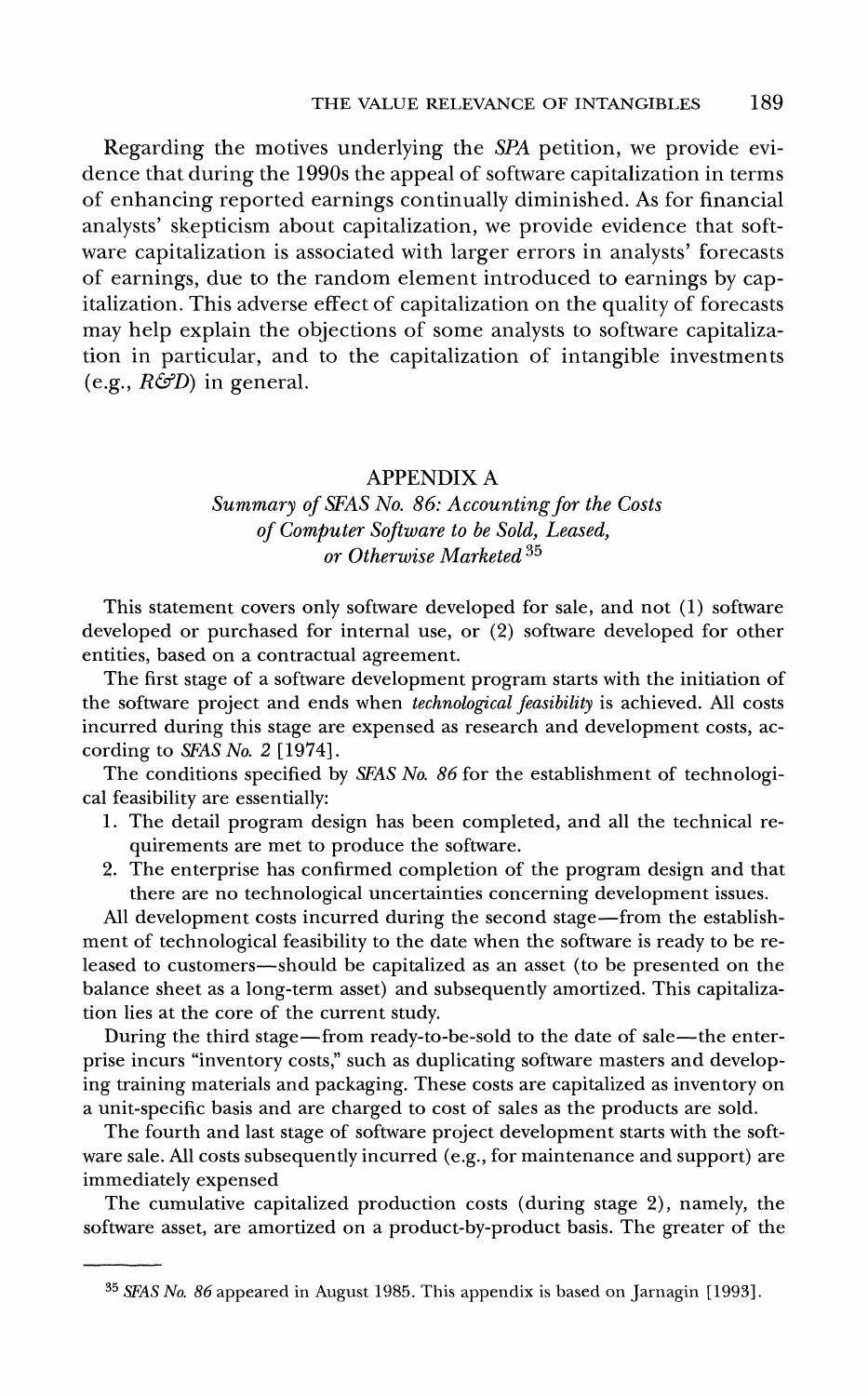### **190 DAVID ABOODY AND BARUCH LEV**

**amounts computed by the following two methods should be used: (1) straight-line amortization over the expected useful life of the software product, or (2) the "gross revenue ratio" method, where the ratio of actual software revenues during the year to total estimated revenues in the current and future years determines the annual amortization.** 

**Finally, at the end of each year, the unamortized software asset has to be written down (if applicable) to the net realizable value of the project, defined as the future estimated gross revenues from the sale of the software product minus costs to complete and dispose of it.** 

#### **REFERENCES**

- **AMERICAN INSTITUTE OF CERTIFIED PUBLIC ACCOUNTANTS. Statement of Position 98-1: Accounting for the Costs of Computer Software Developed or Obtained for Internal Use. New York: AICPA, 1998.**
- **ALTMAN, E. "Financial Ratios, Discriminant Analysis, and the Prediction of Corporate Bankruptcy." Journal of Finance (September 1968): 587-609.**
- **ASSOCIATION FOR INVESTMENT MANAGEMENT AND RESEARCH. Financial Reporting in the 1990s and Beyond. Charlottesville, Va.: AIMR, 1993.**
- **BARTH, M., AND S. KALLAPUR. "The Effects of Cross-Sectional Scale Differences on Regression Results in Empirical Accounting Research." Contemporary Accounting Research (Fall 1996): 527-67.**
- **BEAVER, W., AND S. RYAN. "Biased (Conservative) and Delayed Accounting Recognition and Their Effects on the Ability of the Book-to-Market Ratio to Predict Book Return on Equity." Working paper, New York University, 1997.**
- **BIDDLE, G.; G. SEOW; AND A. SIEGEL. "Relative versus Incremental Information Content." Contemporary Accounting Research (Fall 1995): 1-23.**
- **BRENNAN, M.; T. CHORDIA; AND A. SUBRAHMANYAM. "Alternative Factor Specifications, Security Characteristics, and the Cross-Section of Expected Returns." Journal of Financial Economics 49 (1998): 345-73.**
- **COLLINS, D.; E. MAYDEW; AND I. WEISS. "Changes in the Value-Relevance of Earnings and Book Values Over the Past Forty Years." Journal of Accounting and Economics (December 1997): 39-68.**
- **DELOITTE & TOUCHE LLP. Research and Development Survey of Software Companies. Boston: Deloitte & Touche, 1996.**
- **DENG, Z., AND B. LEV. "The Valuation of Acquired R&D-in-Process." Working paper, New York University, 1998.**
- → EASTON, P., AND T. HARRIS. "Earnings as an Explanatory Variable for Returns." *Journal of* **Accounting Research (Spring 1991): 19-36.** 
	- **ECCHER, E. "The Value Relevance of Software Capitalized Costs." Working paper, Northwestern University, 1995.**
- **FAMA, E., AND K. FRENCH. "The Cross-Section of Expected Returns." Journal of Finance (June 1992): 427-65.**

FINANCIAL ACCOUNTING STANDARDS BOARD. SFAS No. 2: Accounting for Research and Devel**opment Costs. Stamford, Conn.: FASB, 1974.** 

**. SFAS No. 86: Accounting for the Costs of Computer Software to be Sold, Leased, or Otherwise Marketed. Stamford, Conn.: FASB, 1985.** 

**GORT, M., AND S. KLEPPER. "Time Paths in the Diffusion of Product Innovation." Economic Journal (September 1982): 630-53.** 

**<sup>.</sup> Public Record: Position Papers Submitted in Respect of Exposure Draft -Accounting for the Costs of Computer Software to be Sold, Leased, or Otherwise Marketed. Vols. 1 and 2. Stamford, Conn.: FASB, 1985.**